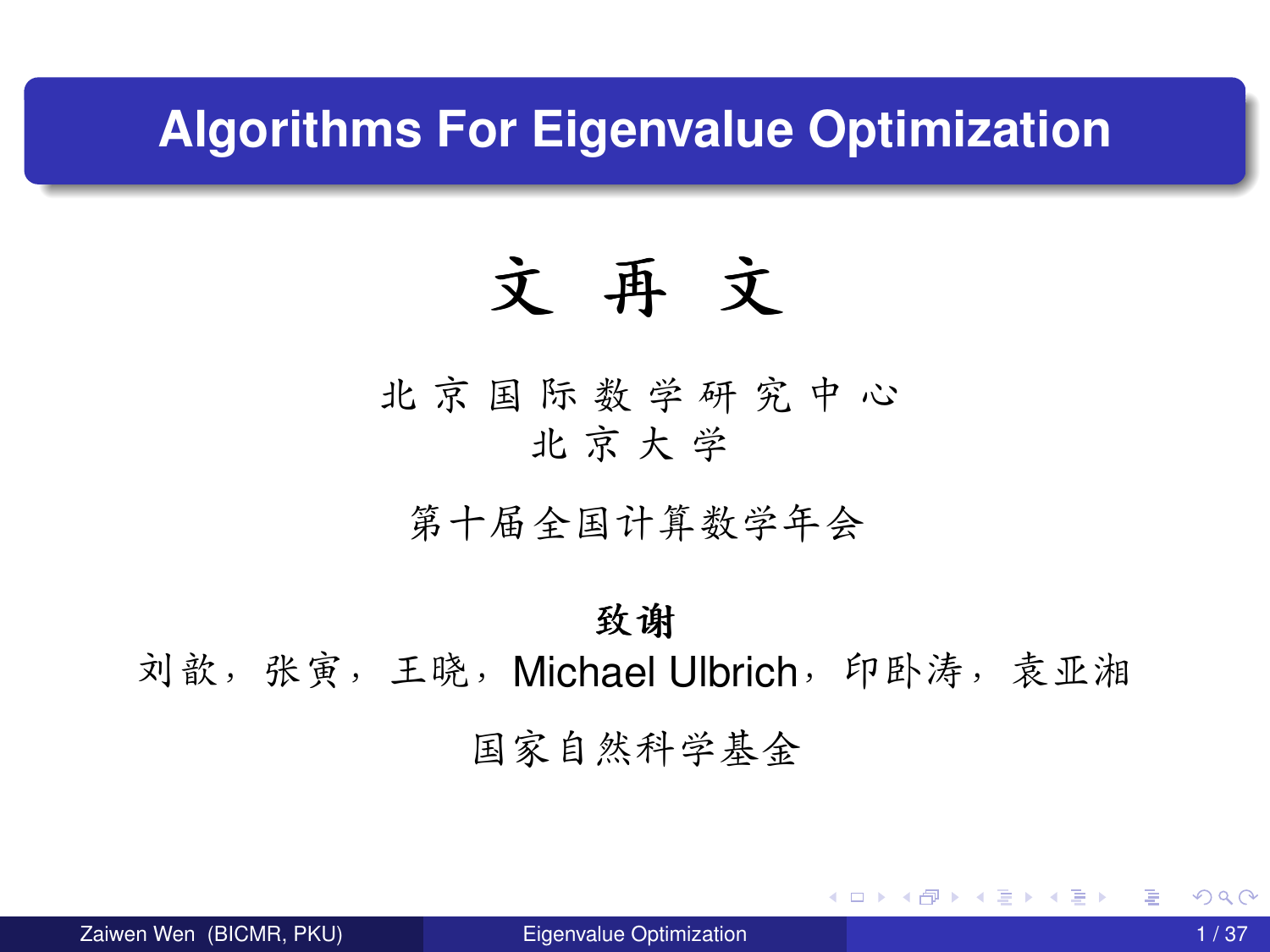### **Outline**

### Optimization with orthogonality constraints:

 $\lim_{X}$   $F(X)$ ,  $X^{\top}X = I$ , *X*

where *X* can be a vector or a matrix

- General Theory and Algorithms
	- Thanks: Wotao Yin
- **•** Linear Eigenvalue Problem
	- Simple approach: concurrency and warm-start
	- Thanks: Yin Zhang, Xin Liu
- Nonlinear Eigenvalue Problem
	- Density functional theory (DFT) Thanks: Xin Liu, Xiao Wang, Michael Ulbrich, Yaxiang Yuan

4 同 下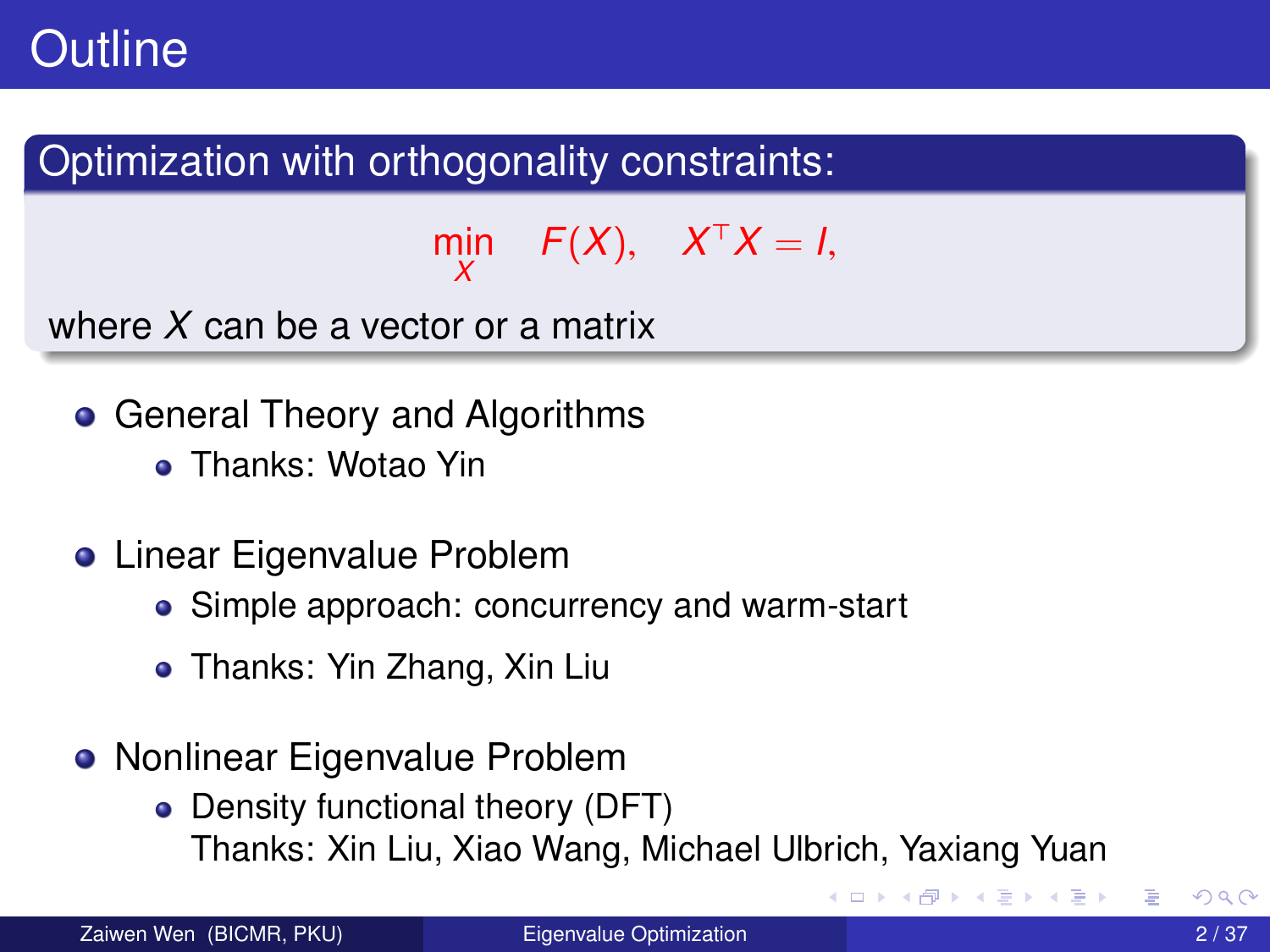### Linear eigenvalue problem

Given a symmetric *n* × *n* real matrix *A*

• Eigenvalue decomposition

 $A = Q \Lambda Q^{\text{T}}$ 

- $Q ∈ ℝ<sup>n×n</sup>$  is orthogonal, Λ ∈ ℝ<sup>*n*×*n*</sup> is diagonal.
- **Eigenvalues in descending order:**  $\lambda_1 \geq \lambda_2 \geq ... \geq \lambda_n$
- *k*−truncated decomposition (*k n*):

 $AQ_k = Q_k \Lambda_k$ .

Λ*<sup>k</sup>* ∈ R *<sup>k</sup>*×*<sup>k</sup>* contains *k* smallest/largest eigenvalues.  $Q_k$  ∈  $\mathbb{R}^{n \times k}$  consists of the first/last *k* columns of *Q*.

**•** Trace minimization:

$$
\min(\max) \quad \text{tr}(X^{\top}AX), \text{ s.t. } X^{\top}X = I
$$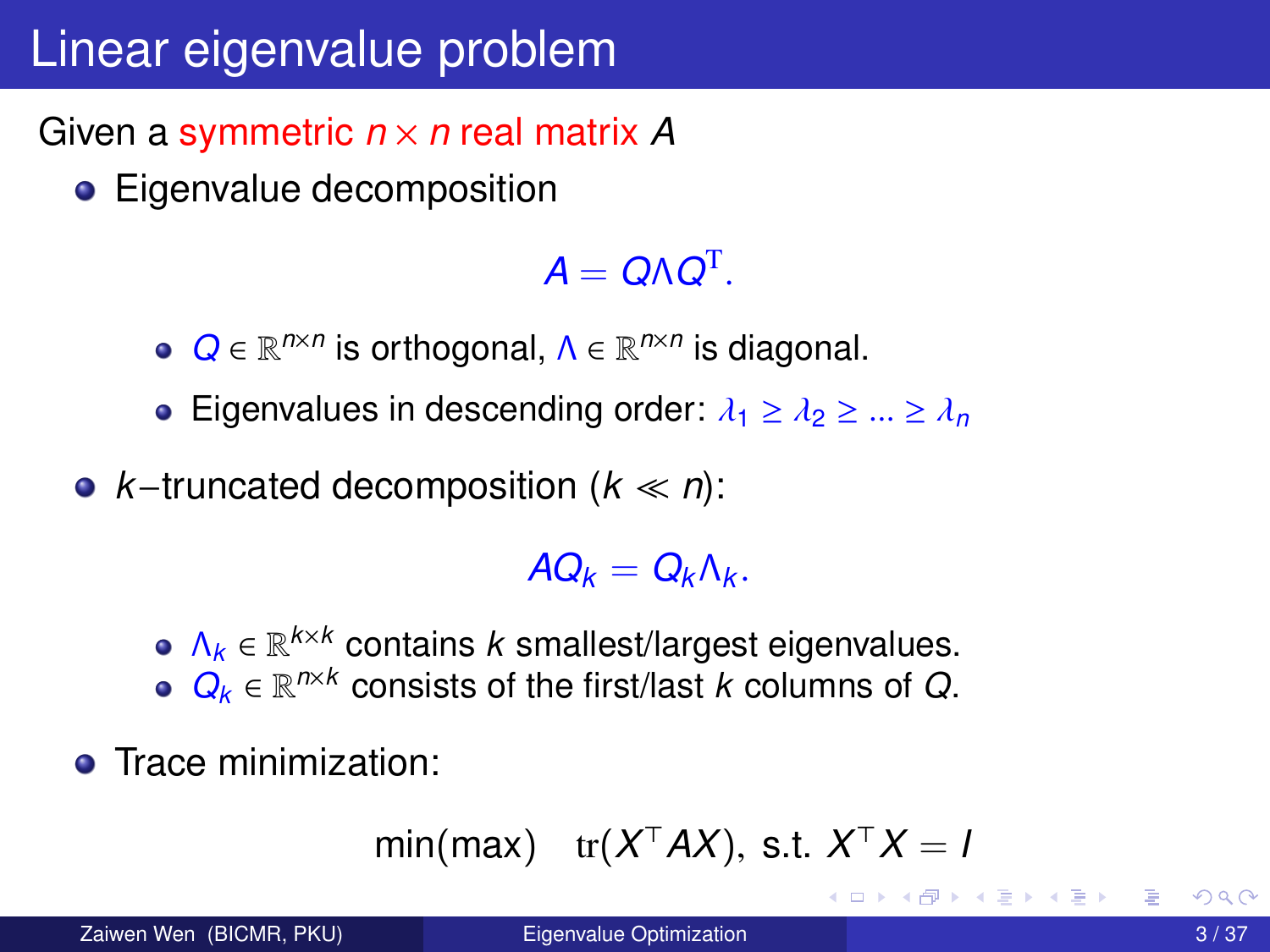### Old? Plenty of vigor from big data analysis . . .

- A fundamental tool for many emerging optimization problems
	- First-order methods for semidefinite program
	- Low-rank matrix completion
	- Robust principal component analysis
	- Sparse principal component analysis
	- Sparse inverse covariance matrix estimation
	- Nearest correlation matrix estimation
- Various scientific and engineering applications
	- High dimensional data reduction
	- Density functional theory for electronic structure calculation
	- Nonlinear eigenvalue problems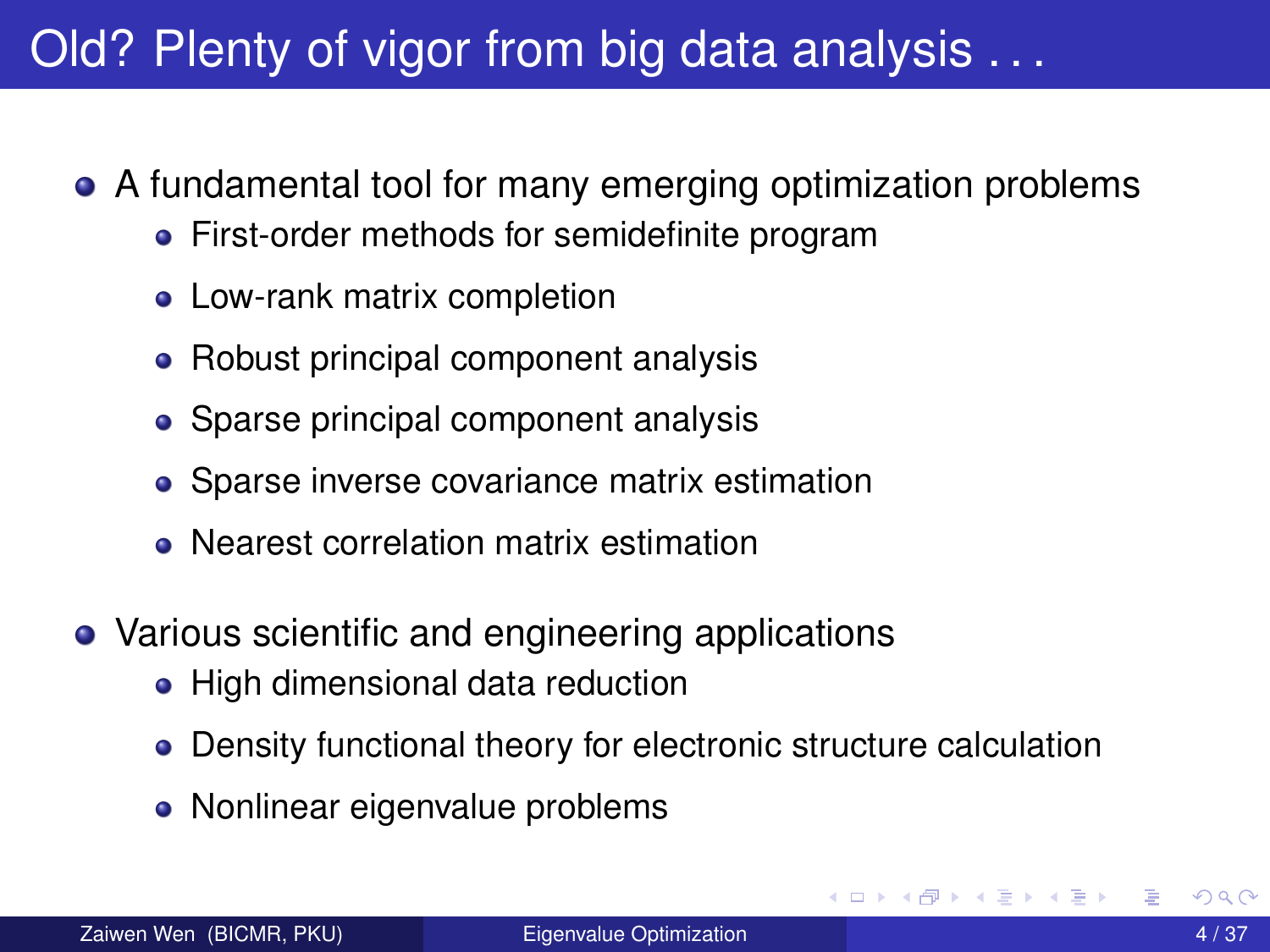#### **• Consider**

Finding *p* smallest eigenpairs

$$
\min_{U \in \mathbb{R}^{N \times p}} \text{tr}(U^{\top} A U), \quad \text{s.t.} \quad U^{\top} U = I_p,
$$

- large-scale problems whose size *N* can be up to 1042!
- Example: solving the Schrödinger equation in quantum mechanics, the discretized matrix can be as large as  $n^d \times n^d,$ where *n* stands for the discretized point in one dimension and *d* represents the dimension.
- Even the storage of the full matrix may be impossible and it is far beyond the tractability of classic eigensolvers.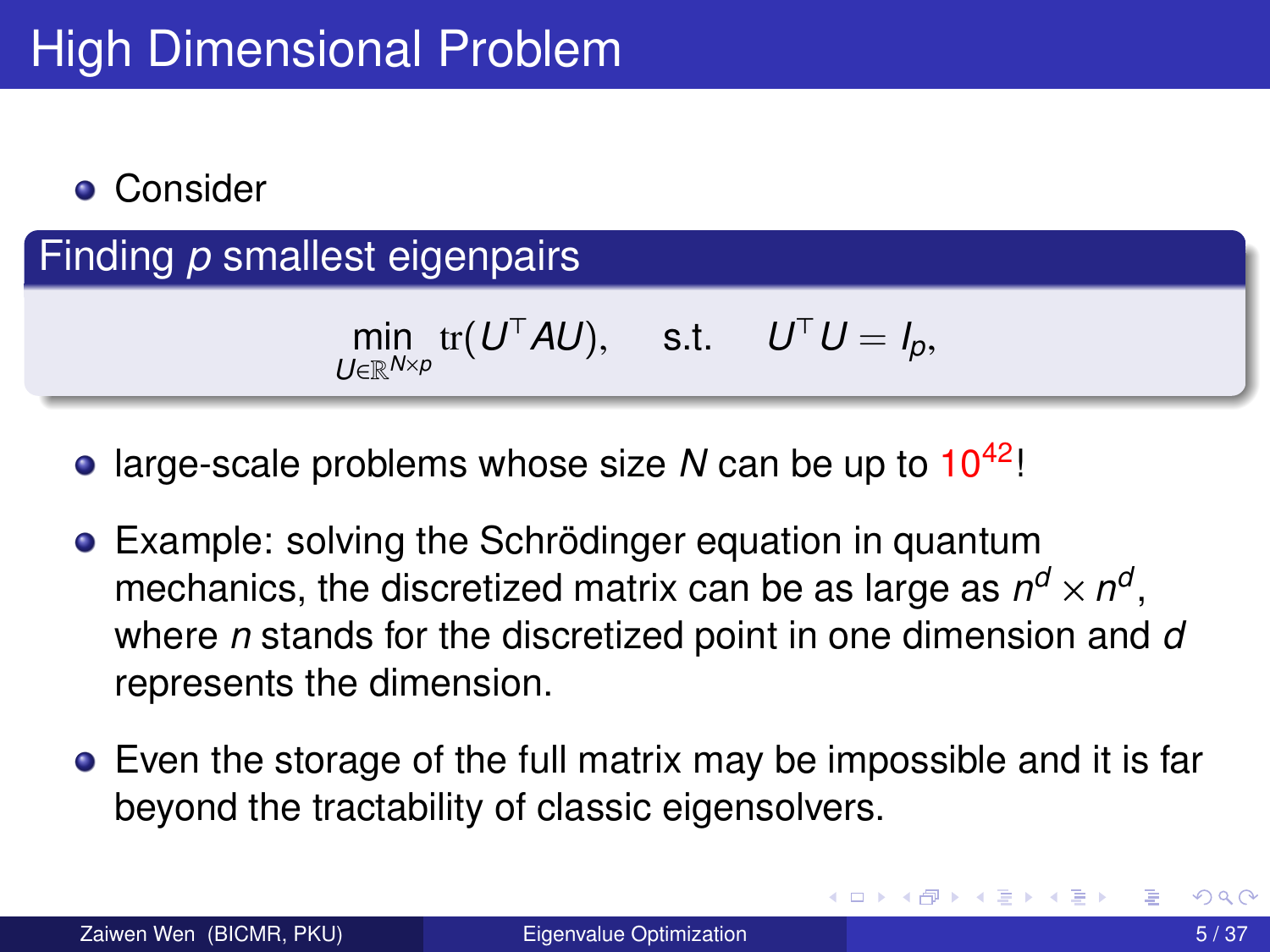## Tensor-Train (TT) Format

#### **•** Graphical representation



**4 ロト 4 何 ト 4 重 ト** 

舌

 $\left\langle 1 \right\rangle$  $\rightarrow$  ŧ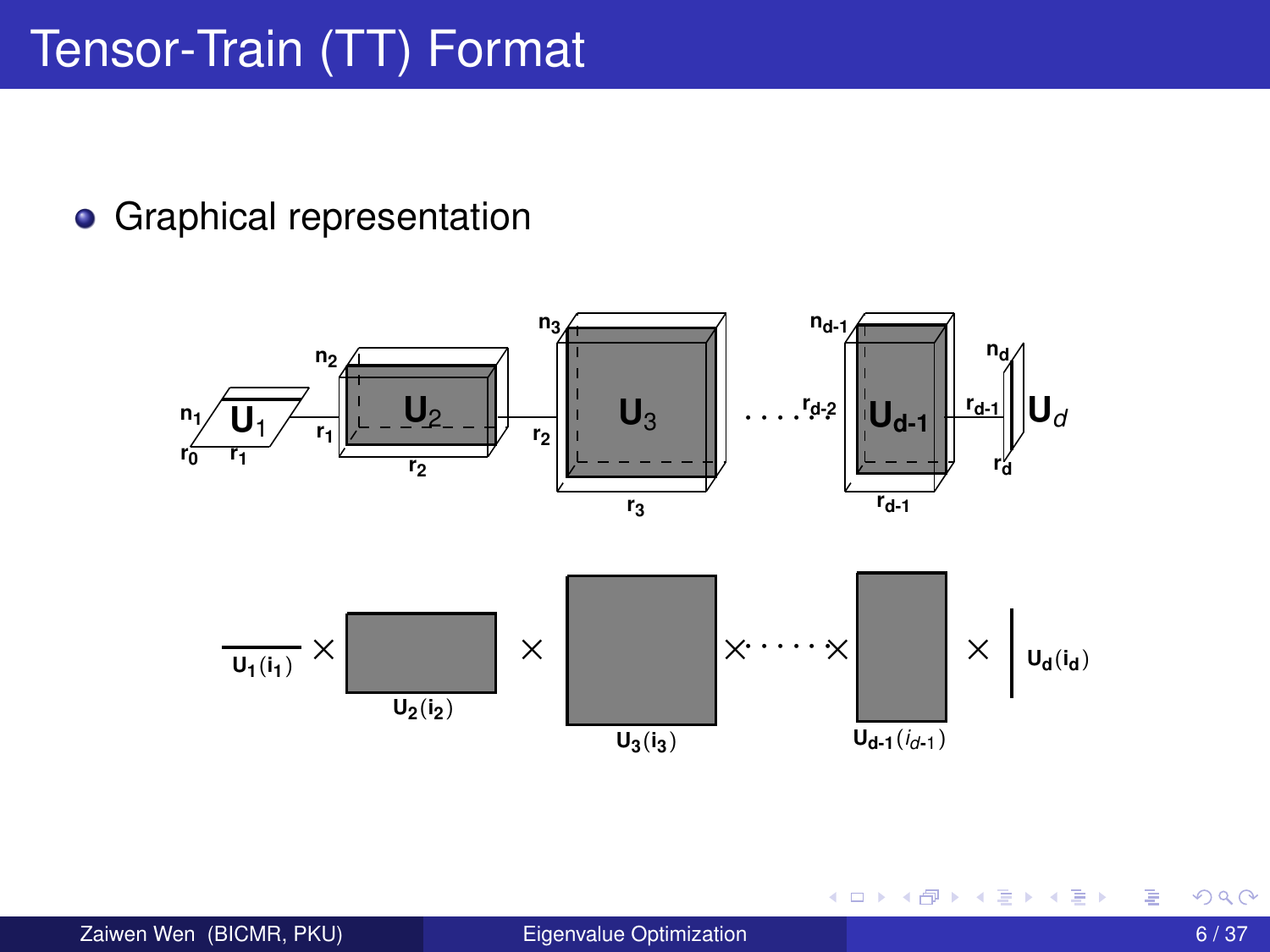### Nonlinear Eigenvalue Problems in DFT

• Kohn-Sham total energy minimization:

$$
\min_{X^*X=I} E_{KS}(X) := E_{kinetic}(X) + E_{ion}(X) + E_{Hartree}(X) + E_{xc}(X),
$$

where

$$
E_{kinetic}(X) = \frac{1}{2} \text{tr}(X^* LX)
$$
  
\n
$$
E_{ion}(X) = \text{tr}(X^* V_{ion}X)
$$
  
\n
$$
E_{Hartree}(X) = \frac{1}{2} \rho(X)^{\top} L^{\top} \rho(X)
$$
  
\n
$$
E_{xc}(X) = \rho(X)^{\top} \mu_{xc}(\rho(X))
$$
  
\n
$$
\rho(X) = \text{diag}(XX^*)
$$

• Kohn-Sham equation:

$$
H(X)X = X\Lambda
$$
  

$$
X^*X = I
$$

4 D > 4 O +

Zaiwen Wen (BICMR, PKU) [Eigenvalue Optimization](#page-0-0) **Eigenvalue Community Community 1998** 7/37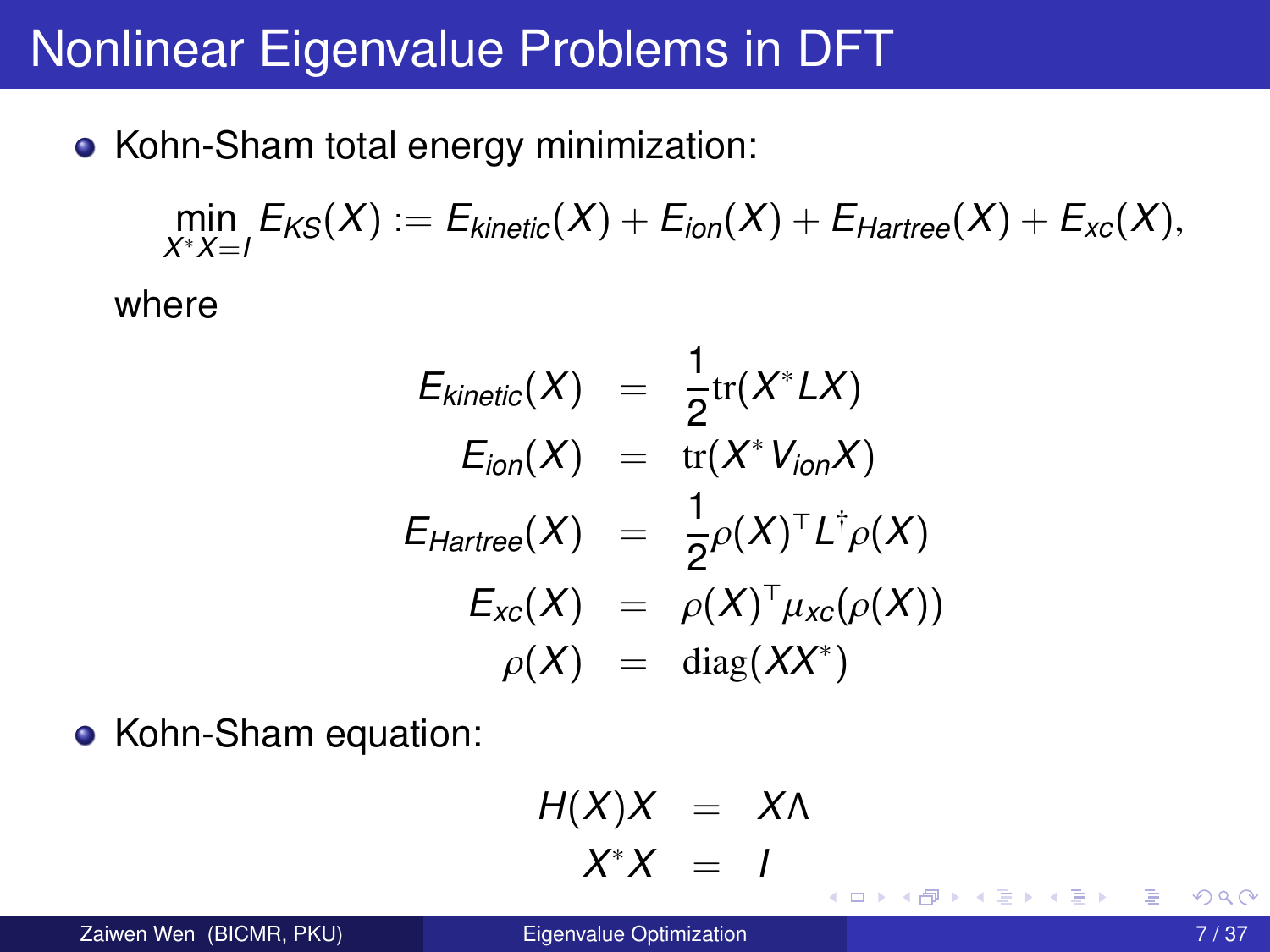### The Orthogonality Constrained Problems

Consider *X* ∈ R *<sup>n</sup>*×*<sup>p</sup>* and

```
\text{min } F(X), subject to X^{\top}X = I
```

```
If p = 1, X reduces to x \in \mathbb{R}^n,
```
 $\|x\|_2 = 1.$ 

Why is the problem interesting?

- it is expensive to keep constraints feasible;
- non-convex, leading to possibly local minima.
- it has many applications;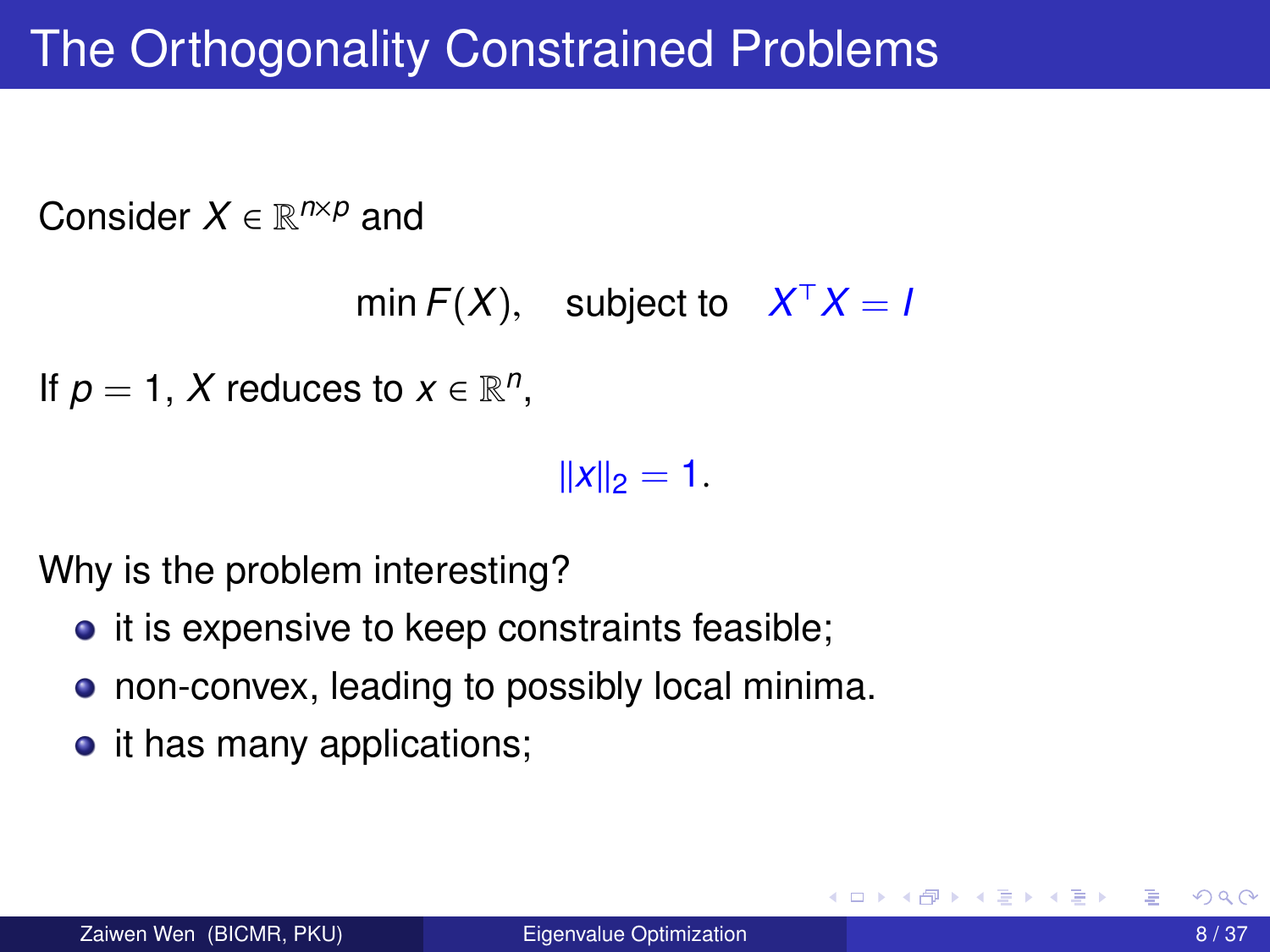Consider

min 
$$
F(X)
$$
, subject to  $X^T X = I$ .

The idea is like Crank-Nicolson: at iteration *k*

$$
X_{k+1} \leftarrow \text{Orth} \leftarrow X_k + \tau \text{Proj}(-\nabla F_k)
$$
\n
$$
\frac{\text{\n
$$
\downarrow} \boxed{X_{k+1} \leftarrow \text{Orth} \leftarrow X_k + \tau H_k X_k}
$$
\n
$$
\frac{\text{\n
$$
\downarrow} \boxed{X_{k+1} \leftarrow \text{solve } Y = X_k + \frac{\tau}{2} H_k (X_k + Y)}
$$
$$
$$

活

メロメメ 御 メメ きょく きょう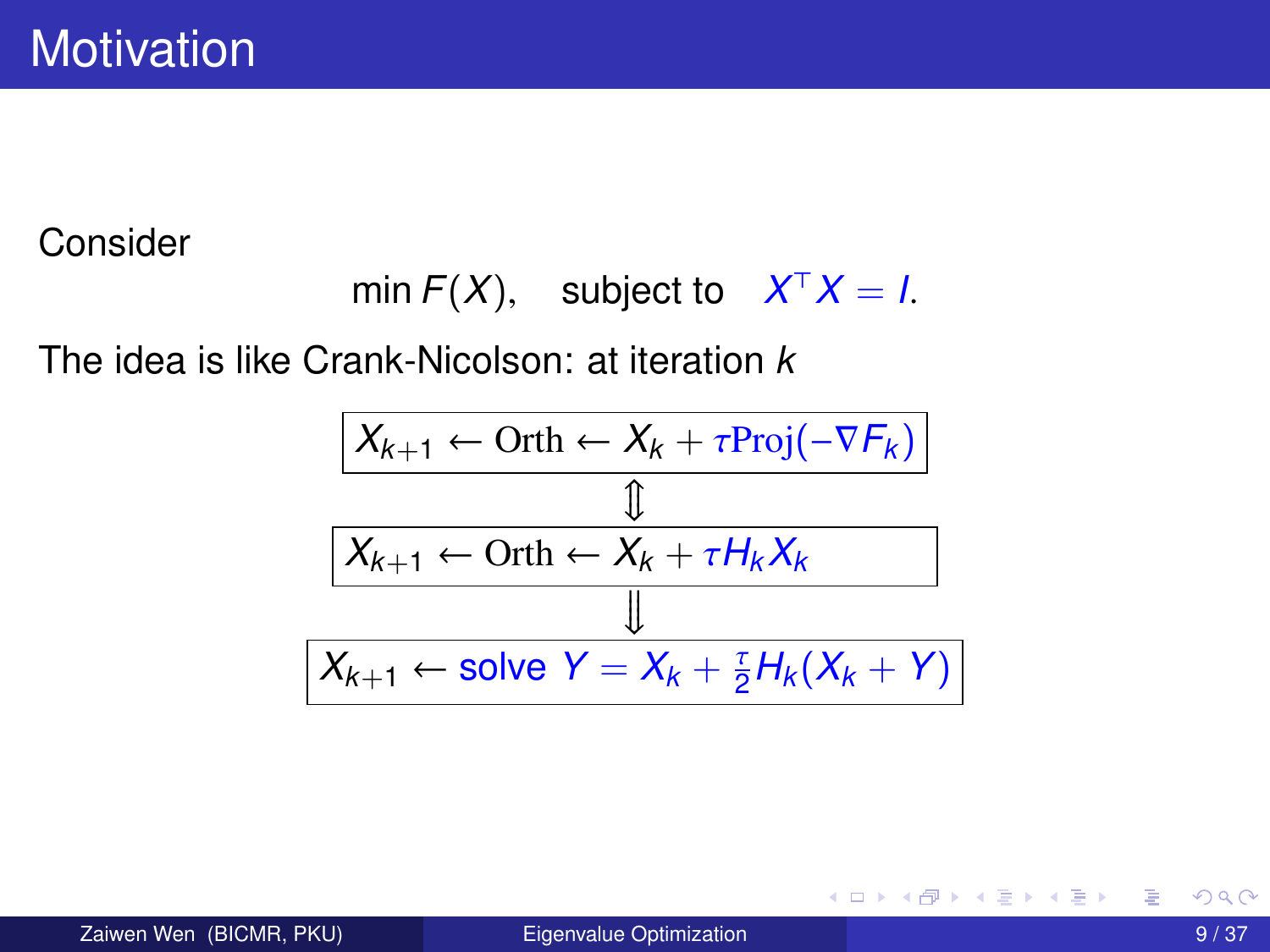### An Update Formula preserving Feasibility

Given  $X_k$  and  $G_k = \nabla F(X_k)$ , we let

$$
H = X_k G_k^{\top} - G_k X_k^{\top}
$$

and solve

$$
Y=X+\frac{\tau}{2}H(X+Y)
$$

for  $Y(\tau)$ . Update

$$
X_{k+1} \leftarrow Y(\tau) = \left(I - \frac{\tau}{2}H\right)^{-1} \left(I + \frac{\tau}{2}H\right)X_k,
$$

where  $\tau$  is a step size.

Properties of *<sup>Y</sup>*(τ):

$$
\bullet \ \ Y(\tau)^{\top} \, Y(\tau) = X_{k}^{\top} \, X_{k};
$$

- 2  $Y(\tau)$  is a descent curve;
- $\bullet$  *Y*( $\tau$ ) has fast implementations.

4 **D + 4 fl + 4**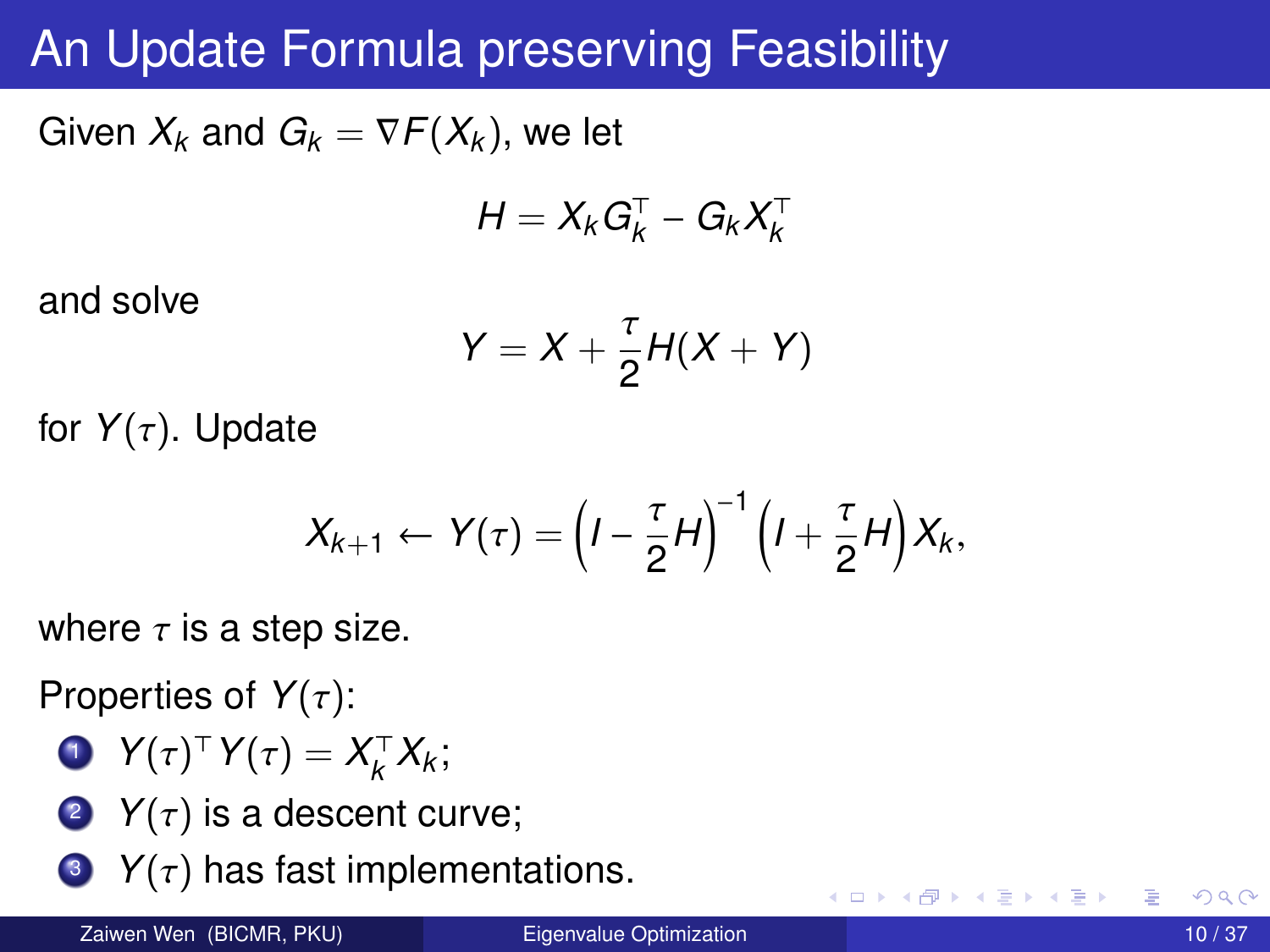## $Y(\tau)$  is a descent curve

*Y*'(0) = negative projected gradient.

$$
Y'(0) = HX_k = \text{Proj}^c(-\nabla F_k; X_k).
$$

Proj $\mathrm{c}\,$  is projection to the tangent of  $\{X: X^\top X = I\}$  under the *canonical metric*:

$$
\langle Y, Z \rangle_c = \text{tr}(Y^\top (I - \frac{1}{2}XX^\top)Z), \quad Y, Z \in T_X.
$$

To get projection under the *Euclidean metric*:  $\langle Y, Z \rangle_e = \text{tr}(Y^\top Z),$ use

$$
H = XG_{k}^{T}(I - \frac{1}{2}X_{k}X_{k}^{T}) - (I - \frac{1}{2}X_{k}X_{k}^{T})G_{k}X^{T}.
$$

Generally, given any tangent direction *D* ∈ *T<sup>X</sup>* (from CG, Newton, quasi-Newton),

$$
H = (I - \frac{1}{2}XX^{T})DX^{T} - XD^{T}(I - \frac{1}{2}XX^{T})
$$

leads to  $Y'(0) = D$ .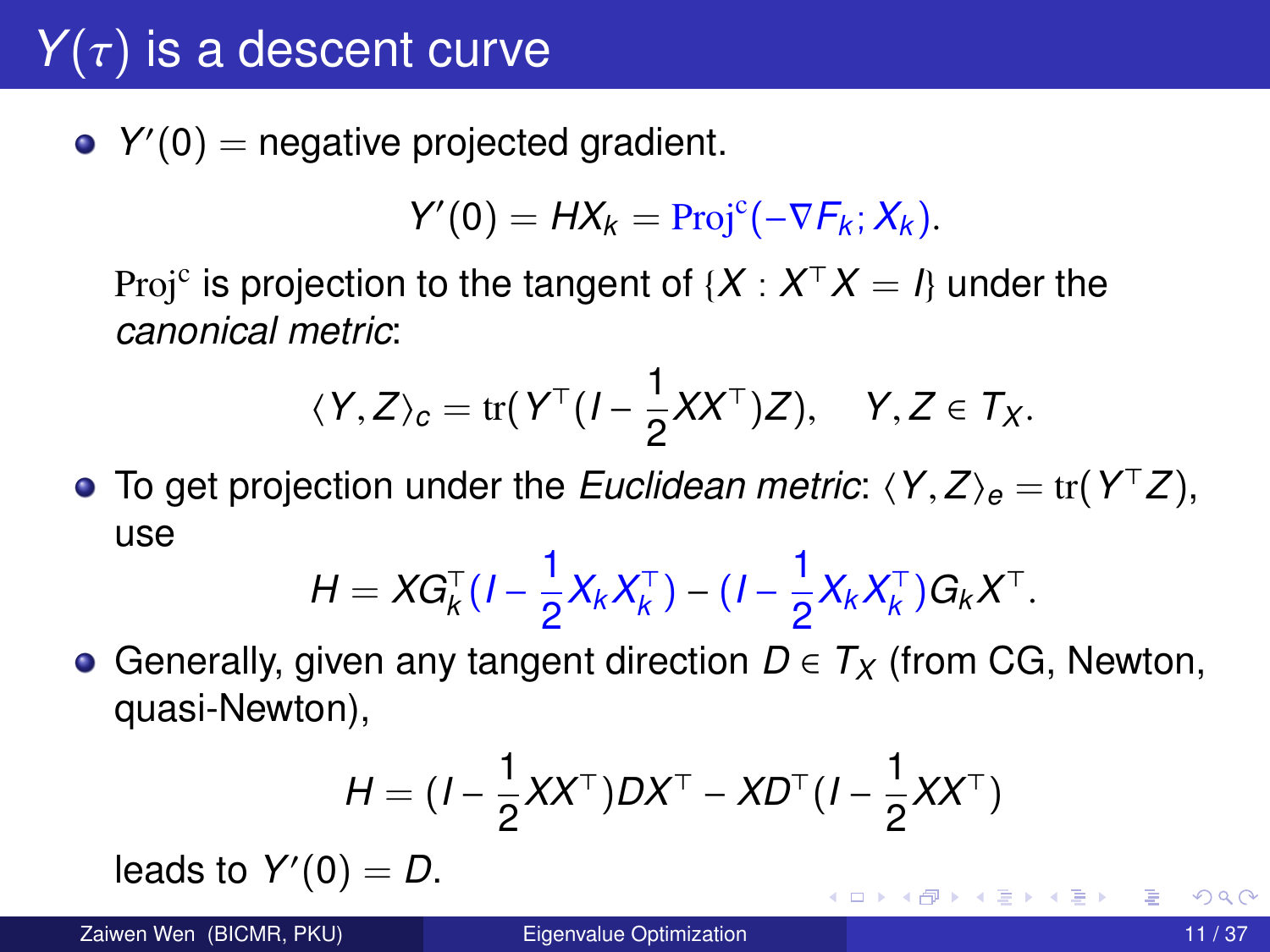### Discretized Kohn-Sham Formulation

Goal: find ground state energy/density by minimizing *EKS*. Finite dimensional problem:

$$
\min_{X^* X = I} E_{KS}(X) := E_{kinetic}(X) + E_{ion}(X) + E_{Hartree}(X) + E_{xc}(X),
$$
\n
$$
\text{where } X \in \mathbf{C}^{n \times p},
$$
\n
$$
E_{kinetic}(X) = \frac{1}{2} \text{tr}(X^* L X)
$$
\n
$$
E_{ion}(X) = \text{tr}(X^* V_{ion} X) + \sum_i \sum_j |x_i^* w_j|^2
$$
\n
$$
E_{Hartree}(X) = \frac{1}{2} \rho(X)^\top L^\top \rho(X)
$$
\n
$$
E_{xc}(X) = e^\top \epsilon_{xc}(\rho(X)), \quad e = (1, \dots, 1)^\top
$$
\n
$$
\rho(X) = \text{diag}(XX^*) = (\sum_{j=1}^p |x_{ij}|^2)_{1 \le i \le n}
$$

4 D.K.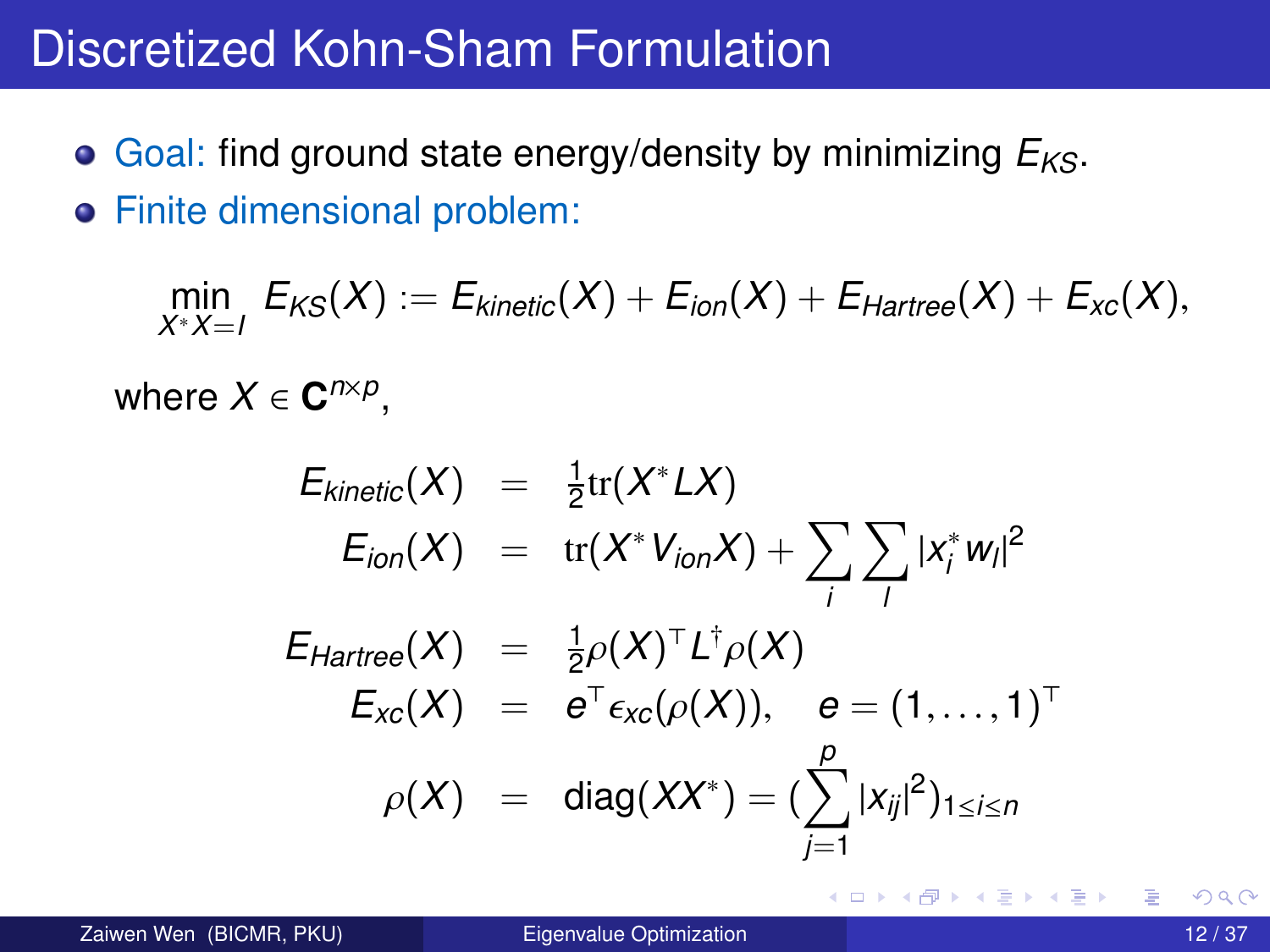### **KKT Conditions**

Lagrange function:  $\mathcal{L}(X,\Lambda) = \mathcal{E}_{\mathcal{KS}}(X) - \frac{1}{2}$  $\frac{1}{2}$ tr( $\Lambda(X^*X-I)$ )

**•** First-order optimality conditions:

$$
\begin{cases} \nabla_X \mathcal{L}(X, \Lambda) = 0. \\ X^* X = I, \end{cases} \Longrightarrow \begin{cases} H(\rho(X)) X = X \Lambda, \\ X^* X = I. \end{cases}
$$

• Kohn-Sham Equation:

$$
\begin{cases}\nH(\rho(X))X = X\Lambda, \\
X^*X = I.\n\end{cases}
$$

where Λ is the smallest *p* eigenvalues of *H*(*X*).

Kohn-Sham Hamiltonian:

$$
H(\rho(X)) := \frac{1}{2}L + V_{ion} + \sum_{i} w_i w_i^* + \text{diag}(\mathfrak{R}(L^{\dagger})\rho(X) + \partial_{\rho}\epsilon_{xc}(\rho(X))^{\top}e)
$$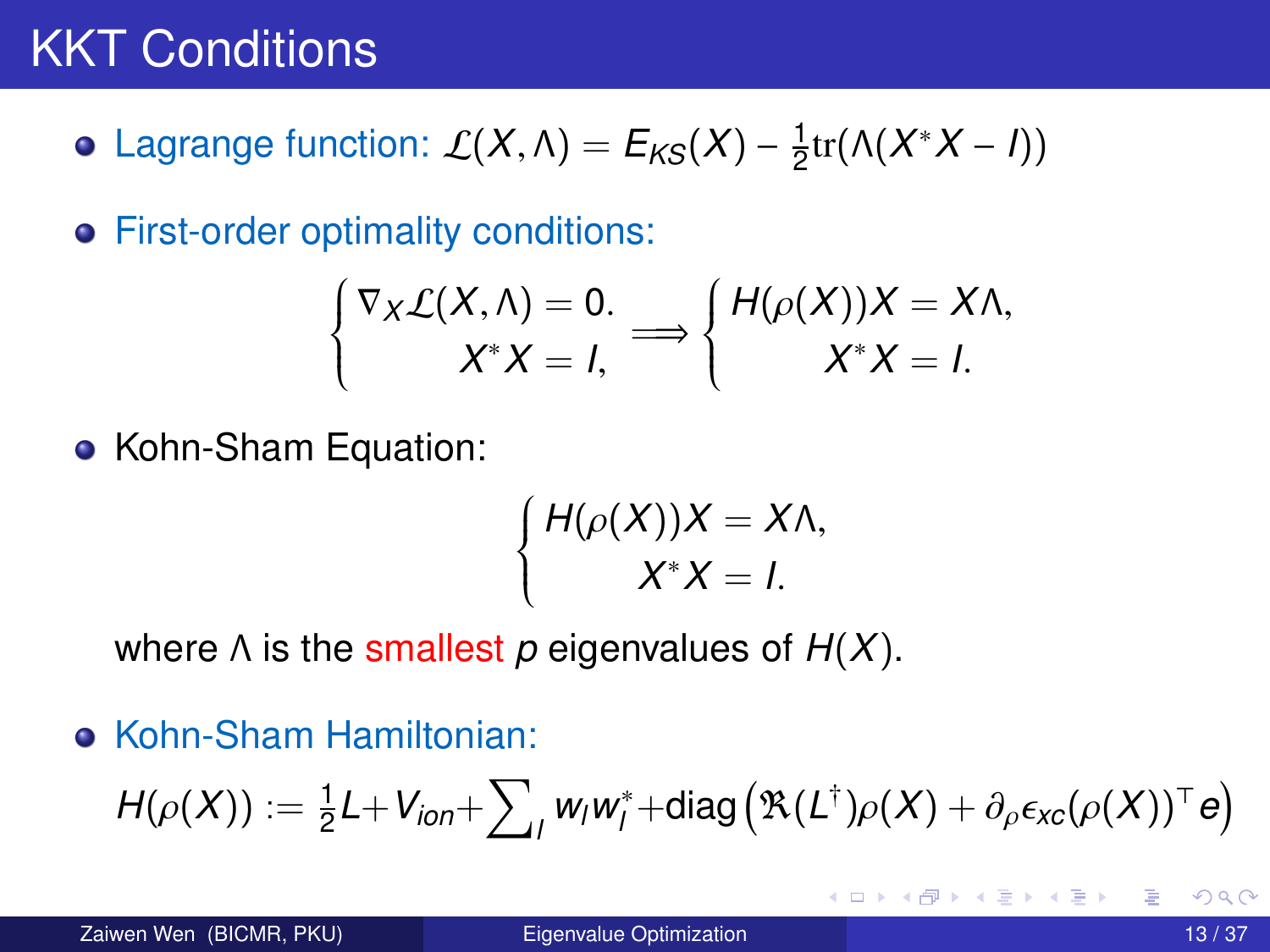### Formulating the KS Equation as a Fixed Point Map

• Nonlinear equations with respect to  $\rho$  as

 $\rho = \text{diag}(X(\rho)X(\rho)^T).$ 

• *X* is determined by the eigenvalue problem:

$$
\begin{cases}\n\hat{H}(\rho)X = X\Lambda, \\
X^{\mathrm{T}}X = I,\n\end{cases}
$$

**o** the Hamiltonian matrix

$$
\hat{H}(\rho) := \frac{1}{2}L + V_{ion} + \text{Diag}(L^{\dagger}\rho) + \text{Diag}(\mu_{\text{xc}}(\rho)^{\text{T}}e)
$$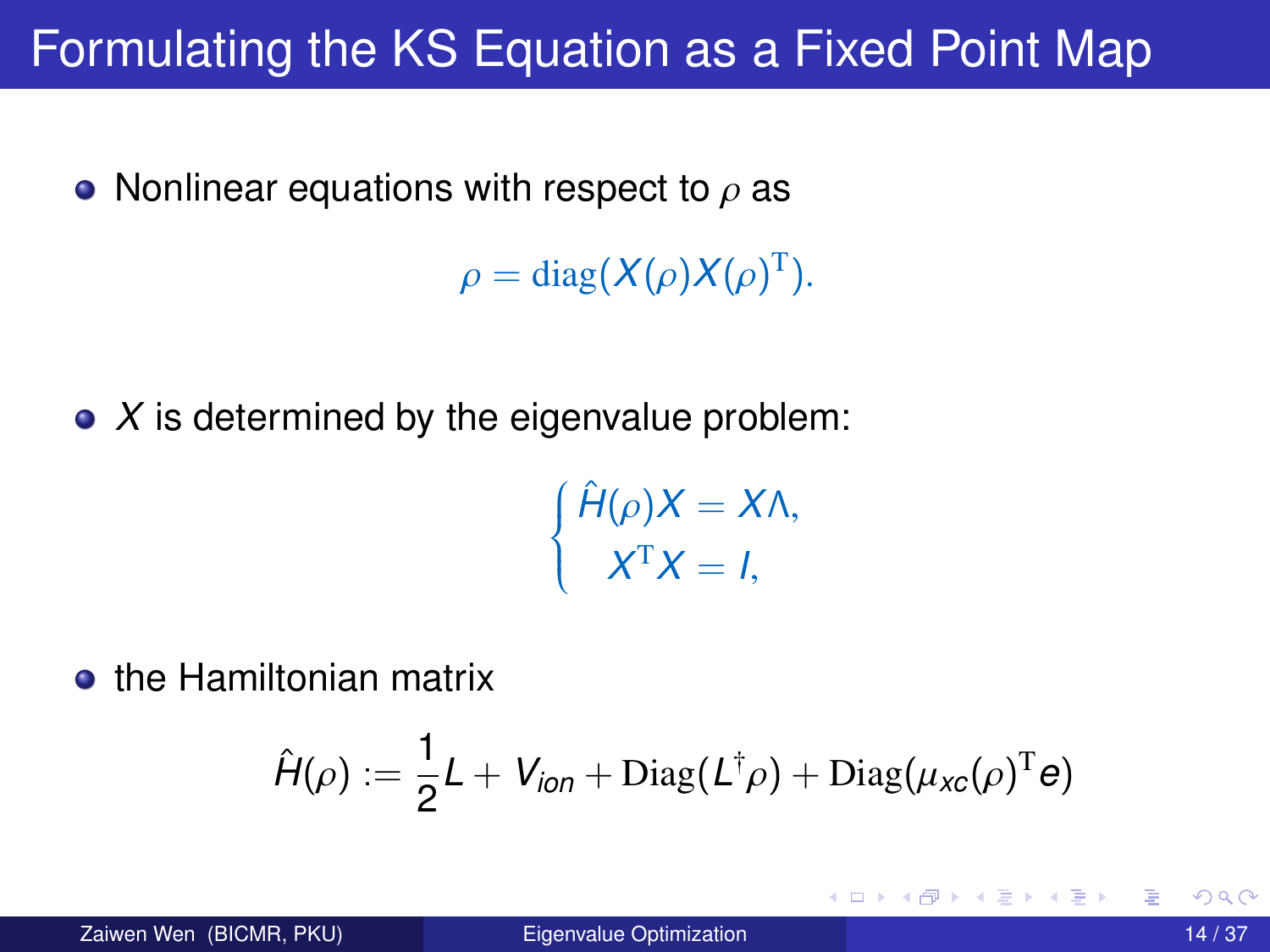### Formulating the KS Equation as a Fixed Point Map

**• The Hamiltonian matrix** 

$$
H(V):=\frac{1}{2}L+V_{ion}+\text{Diag}(V)
$$

• The potential

$$
V := \mathcal{V}(\rho) = L^{\dagger} \rho + \mu_{\text{xc}}(\rho)^{\text{T}} e
$$

• Nonlinear equations with respect to

<span id="page-14-0"></span> $\left\{ \right.$  $\overline{\mathcal{L}}$  $V = \mathcal{V}(F_{\phi}(V)),$  $F_{\phi}(V) = \text{diag}(X(V)X(V)^{T}).$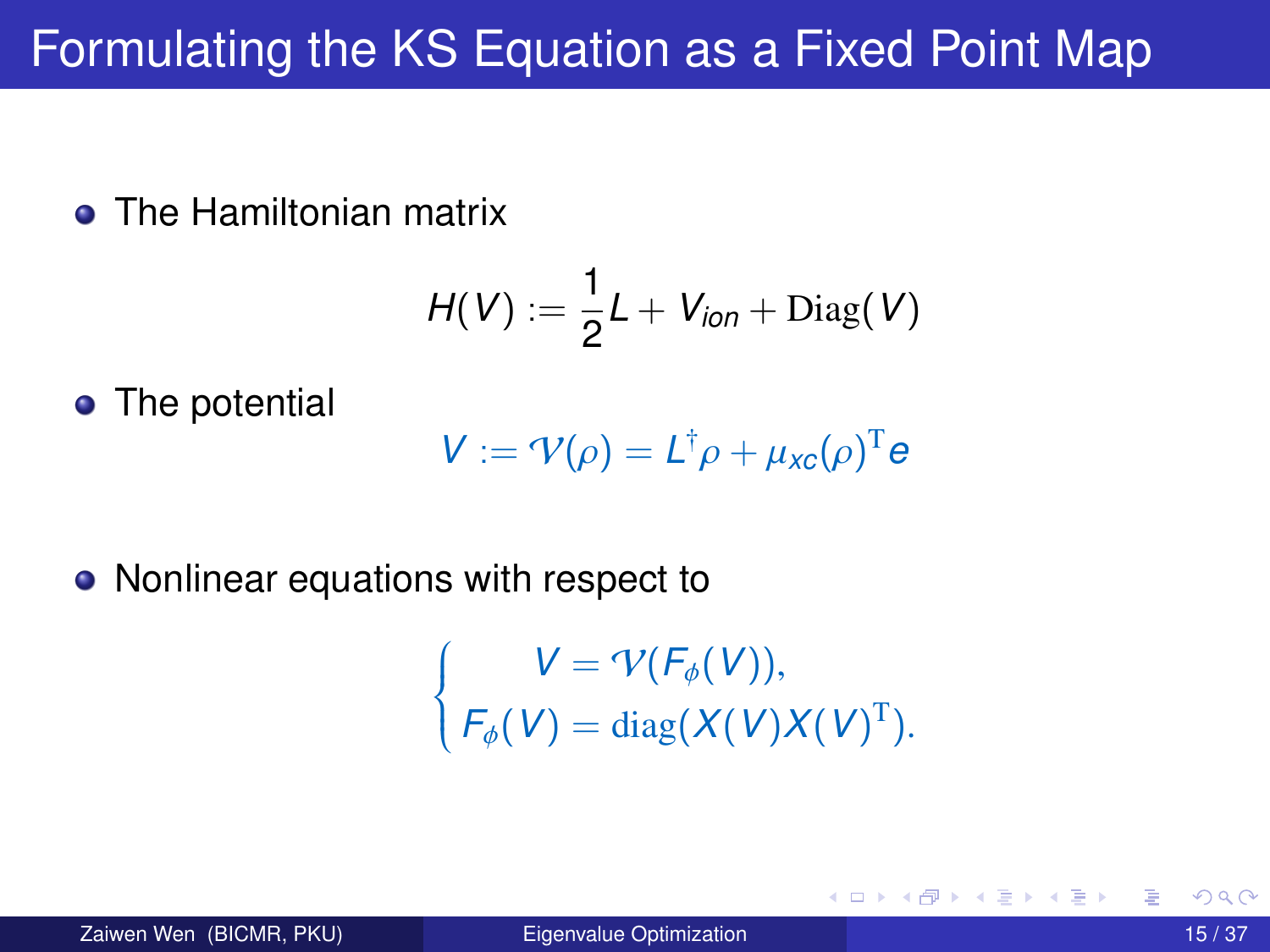### <span id="page-15-0"></span>The Jacobian of the Fixed Point Maps

• Let  $\{\lambda_i(V), q_i(V)\}\$  be the eigenpairs of  $H(V)$ :

 $\lambda_1(V) \leq \ldots \leq \lambda_p(V) \leq \lambda_{p+1}(V) \leq \ldots \leq \lambda_n(V).$ 

The eigenvalue decomposition of *H*(*V*):

$$
H(V) = Q(V)\Pi(V)Q(V)^{\mathrm{T}},
$$

• The function  $F_{\phi}(V)$  in [\(15\)](#page-14-0) is equivalent to

 $F_{\phi}(V) = \text{diag}(Q(V)\phi(\Pi(V))Q(V)^{\text{T}}),$ 

where  $\phi(\Pi) = \text{Diag}(\phi(\lambda_1(V)), \phi(\lambda_2(V)), \ldots, \phi(\lambda_n(V)))$  and

$$
\phi(t) := \begin{cases} 1 & \text{for } t \leq \frac{\lambda_{p}(V) + \lambda_{p+1}(V)}{2}, \\ 0 & \text{for } t > \frac{\lambda_{p}(V) + \lambda_{p+1}(V)}{2}. \end{cases}
$$

イロト イ押ト イヨト イヨト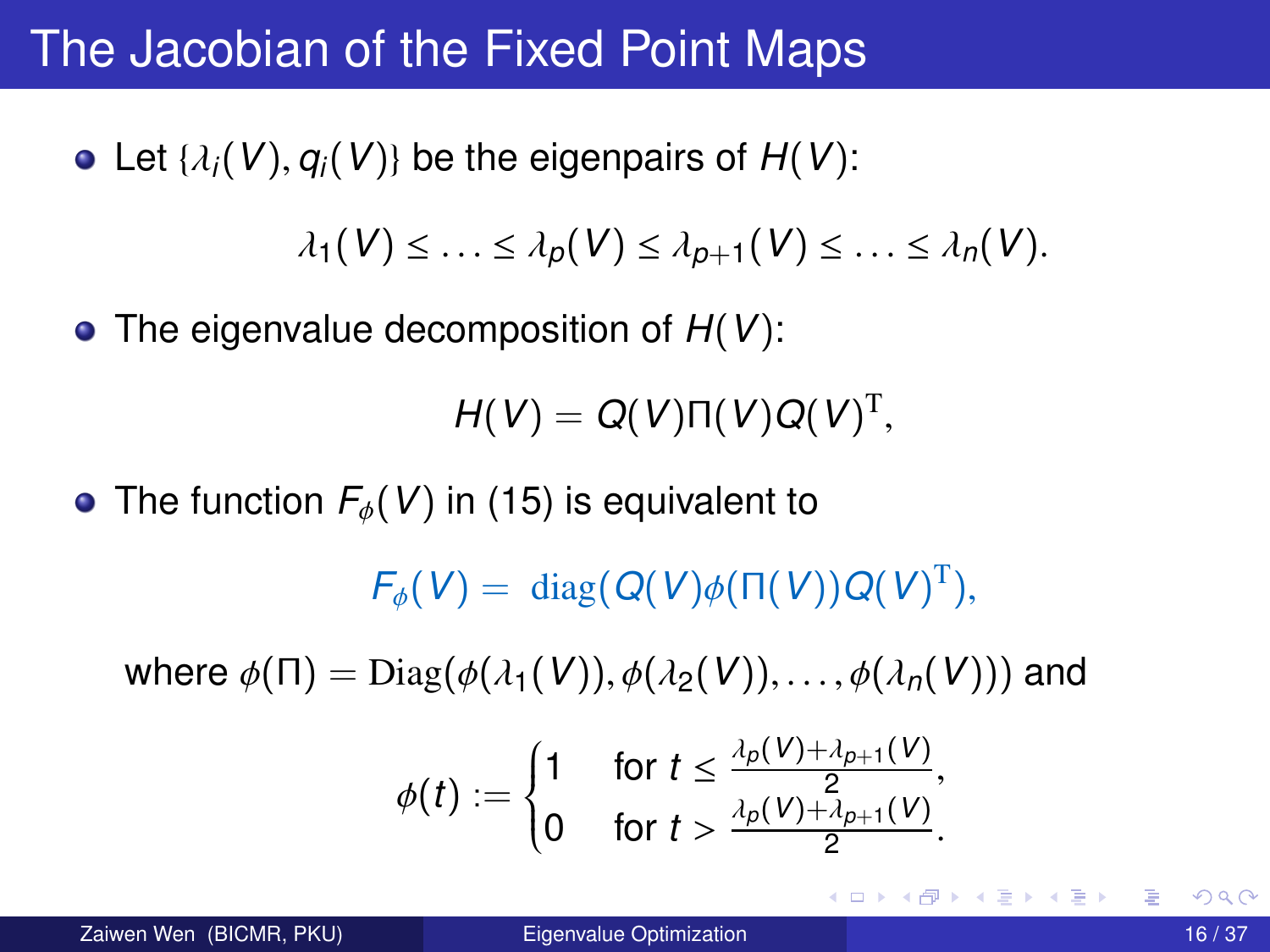### <span id="page-16-0"></span>The Jacobian of the Fixed Point Maps

- Suppose that  $\lambda_{p+1}(V) > \lambda_p(V)$ . Then the directional derivative of *<sup>F</sup>*φ(*V*) at *<sup>V</sup>* is
	- $\partial_V \mathcal{F}_{\phi}(V)[z] = \text{diag}\left(Q(V)\left(g_{\phi}(\Pi(V)) \circ \left(Q(V)^{\text{T}} \text{Diag}(z) Q(V)\right)\right) Q(V)^{\text{T}}\right)$

where  $g_{\phi}(\Pi(V)) \in \mathbb{R}^{n \times n}$  is defined as

$$
(g_{\phi}(\Pi(V)))_{ij} = \left\{ \begin{array}{ll} \frac{1}{\lambda_i(V)-\lambda_j(V)} & \text{if } i \in \alpha_k, j \in \alpha_l, k \leq r_p(V), l > r_p(V), \\ \frac{-1}{\lambda_i(V)-\lambda_j(V)} & \text{if } i \in \alpha_k, j \in \alpha_l, k > r_p(V), l \leq r_p(V), \\ 0 & \text{otherwise.} \end{array} \right.
$$

• The Jacobian of  $V(F_{\phi}(V))$  at V is

 $\partial$ *V* $V(F_{\phi}(V))[z] = J(F_{\phi}(V))\partial$ *V* $F_{\phi}(V)[z]$ , for all  $z \in \mathbb{R}^n$ 

K ロ ▶ K 御 ▶ K 君 ▶ K 君 ▶ ..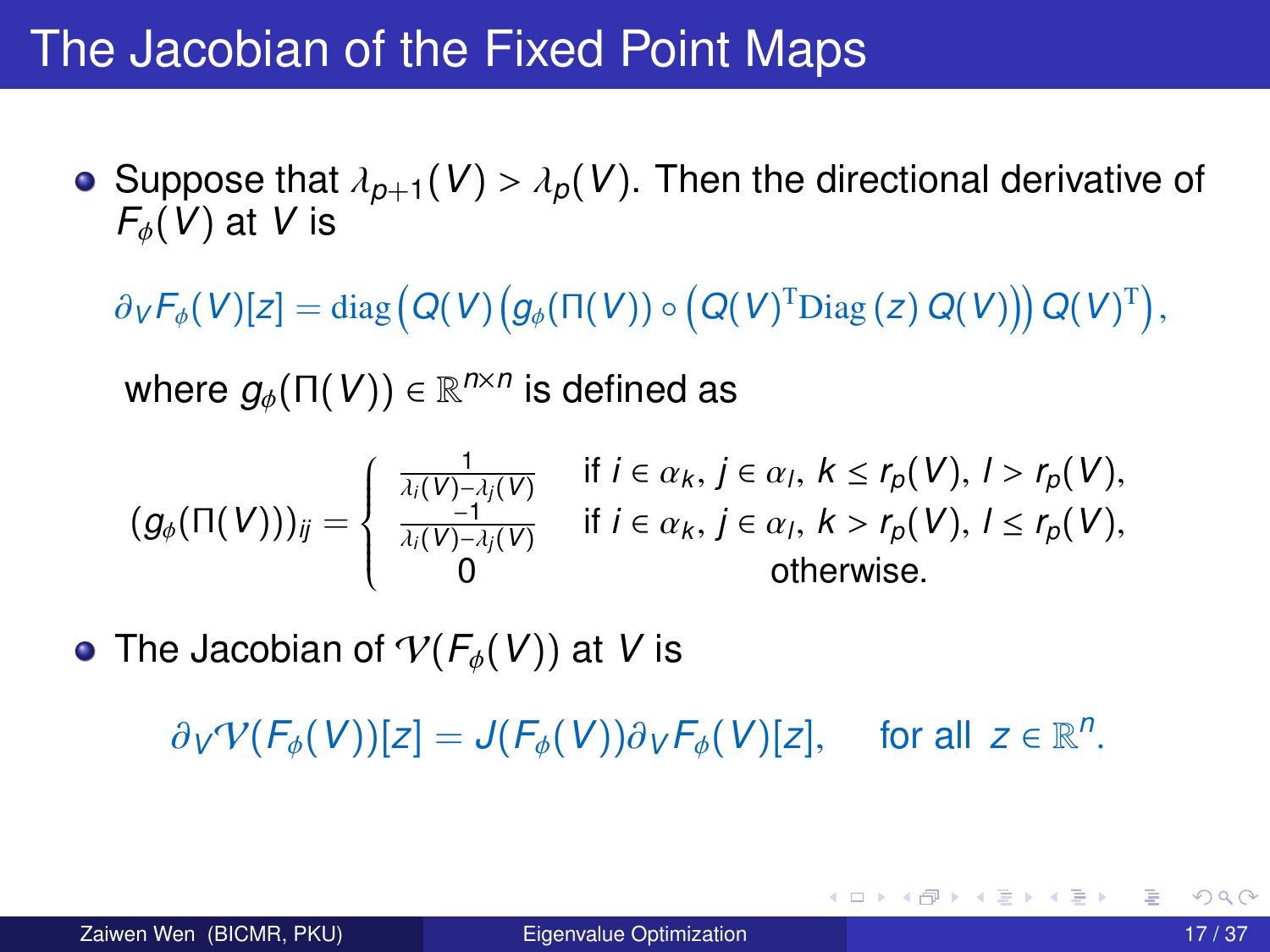• SCF recursively computes:

$$
H(V^{i})X(V^{i+1}) = X(V^{i+1})\Lambda(V^{i+1}),
$$
  
 
$$
X(V^{i+1})^{T}X(V^{i+1}) = I,
$$

and then the potential is updated as

$$
V^{i+1}=\mathcal{V}(F_{\phi}(V^{i})).
$$

• The simple mixing scheme replaces it by updating

$$
V^{i+1} = V^i - \alpha (V^i - \gamma (F_{\phi}(V^i)))
$$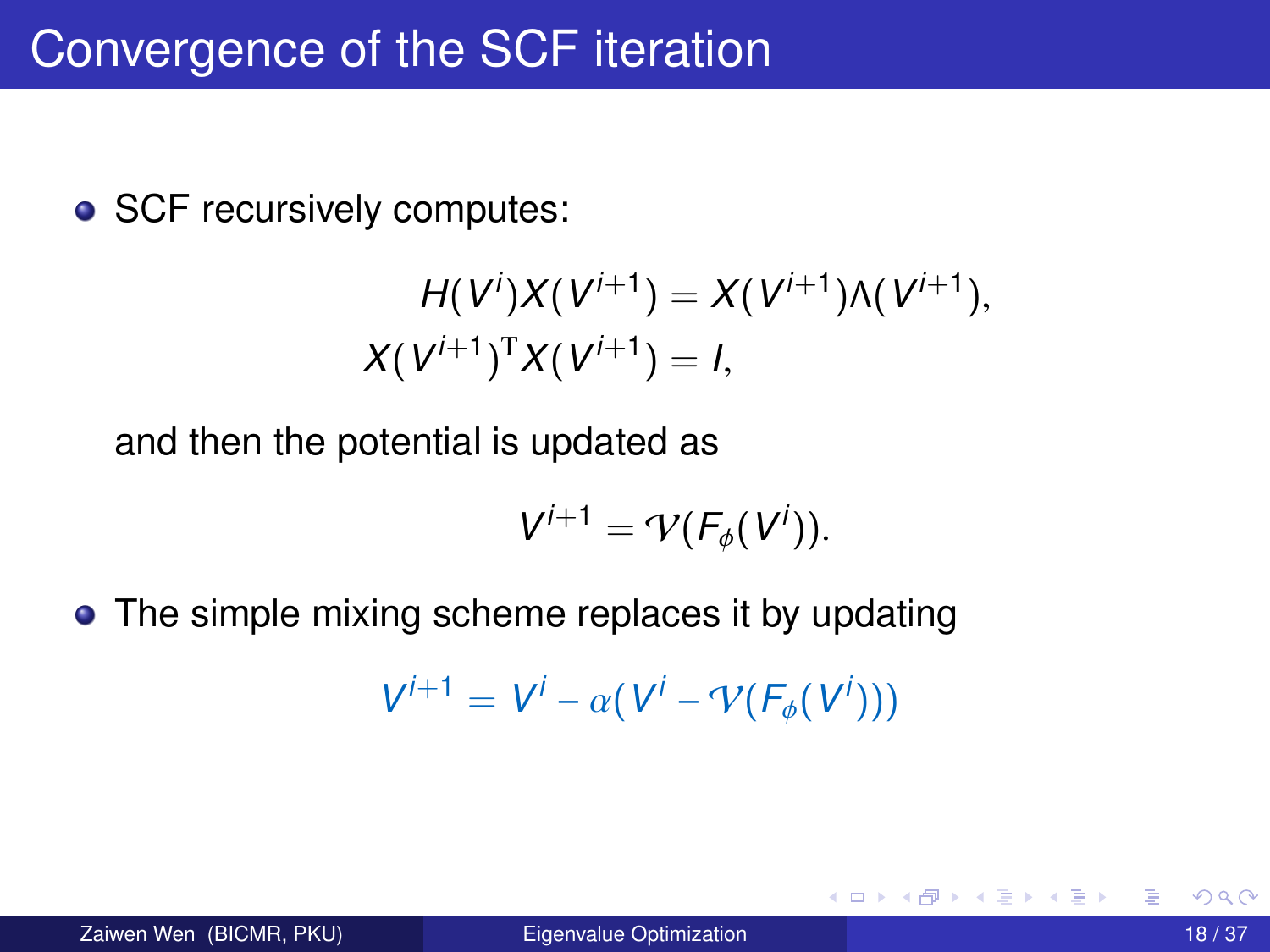Assumption: the second-order derivatives of  $\epsilon_{xc}(\rho)$ :

$$
\left\|J(\rho)\right\|_2 = \left\|L^{\dagger} + \frac{\partial \mu_{\text{xc}}(\rho)}{\partial \rho}e\right\|_2 \leq \theta, \quad \text{ for all } \rho \in \mathbb{R}^n.
$$

 $\bullet$   $\delta$ : the eigenvalue gap between  $\lambda_p$  and  $\lambda_{p+1}$ 

o It holds

$$
\|\partial_V F_\phi(V)\|_2 \leq \frac{1}{\delta} \quad \text{ and } \quad \|\partial_V \mathcal{V}(F_\phi(V))\|_2 \leq \frac{\theta}{\delta}.
$$

4 0 8

 $\leftarrow$   $\leftarrow$   $\leftarrow$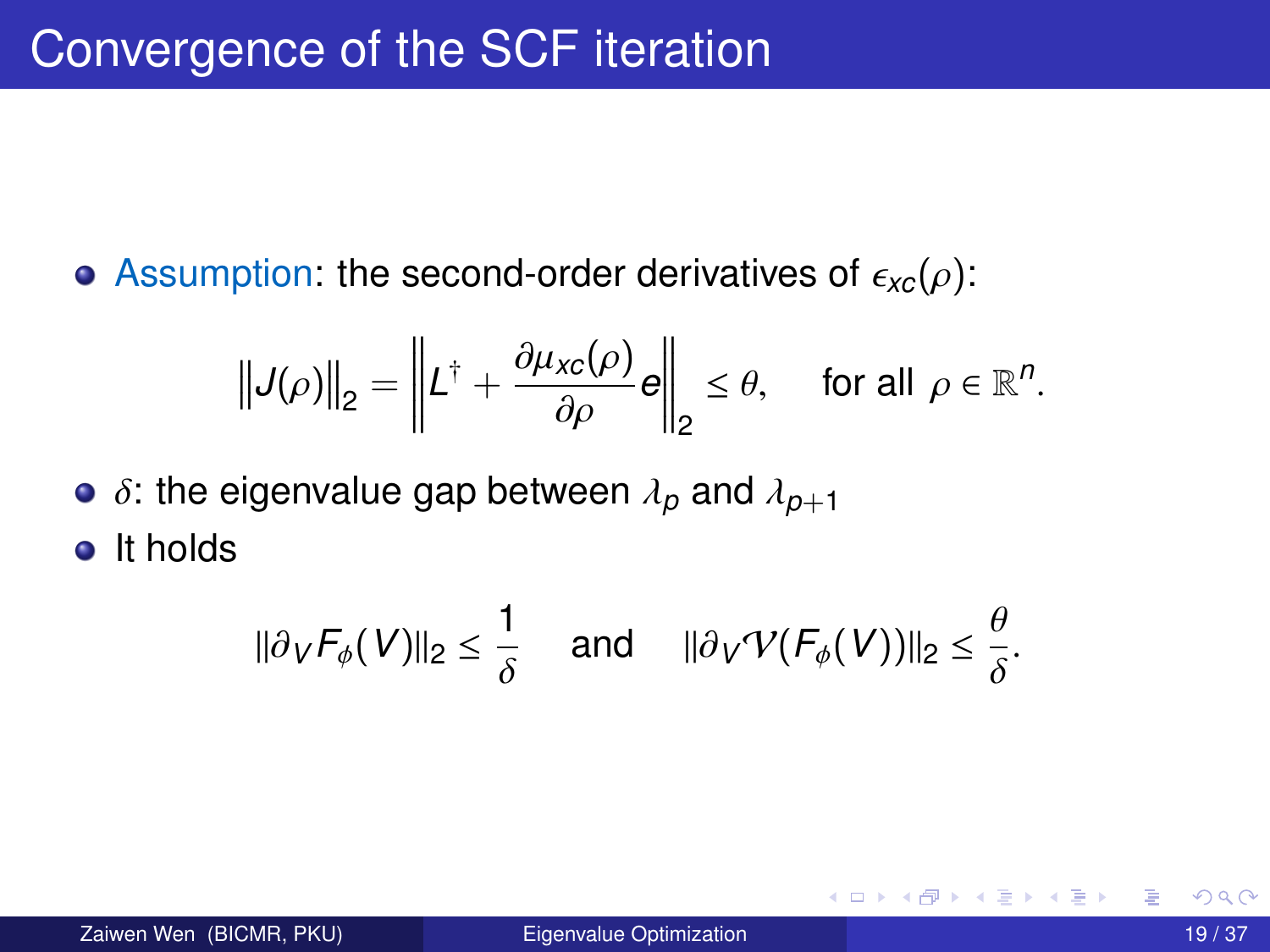### Global Convergence of the SCF iteration

Convergence from any starting point:

• Suppose that the eigenvalue gap satisfies

$$
b_1:=1-\frac{\theta}{\delta}>0.
$$

Let {V<sup>*i*</sup>} be generated by the simple mixing scheme using

$$
0<\alpha<\frac{2}{2-b_1}.
$$

Then {*V i* } converges to a solution of the KS equation with linear convergence rate no more than  $|1 - \alpha| + \alpha(1 - b_1)$ .

Proof:

$$
\| (1-\alpha)I + \alpha \partial_V \mathcal{V}(F_\phi(V^i)) \|_2 < 1
$$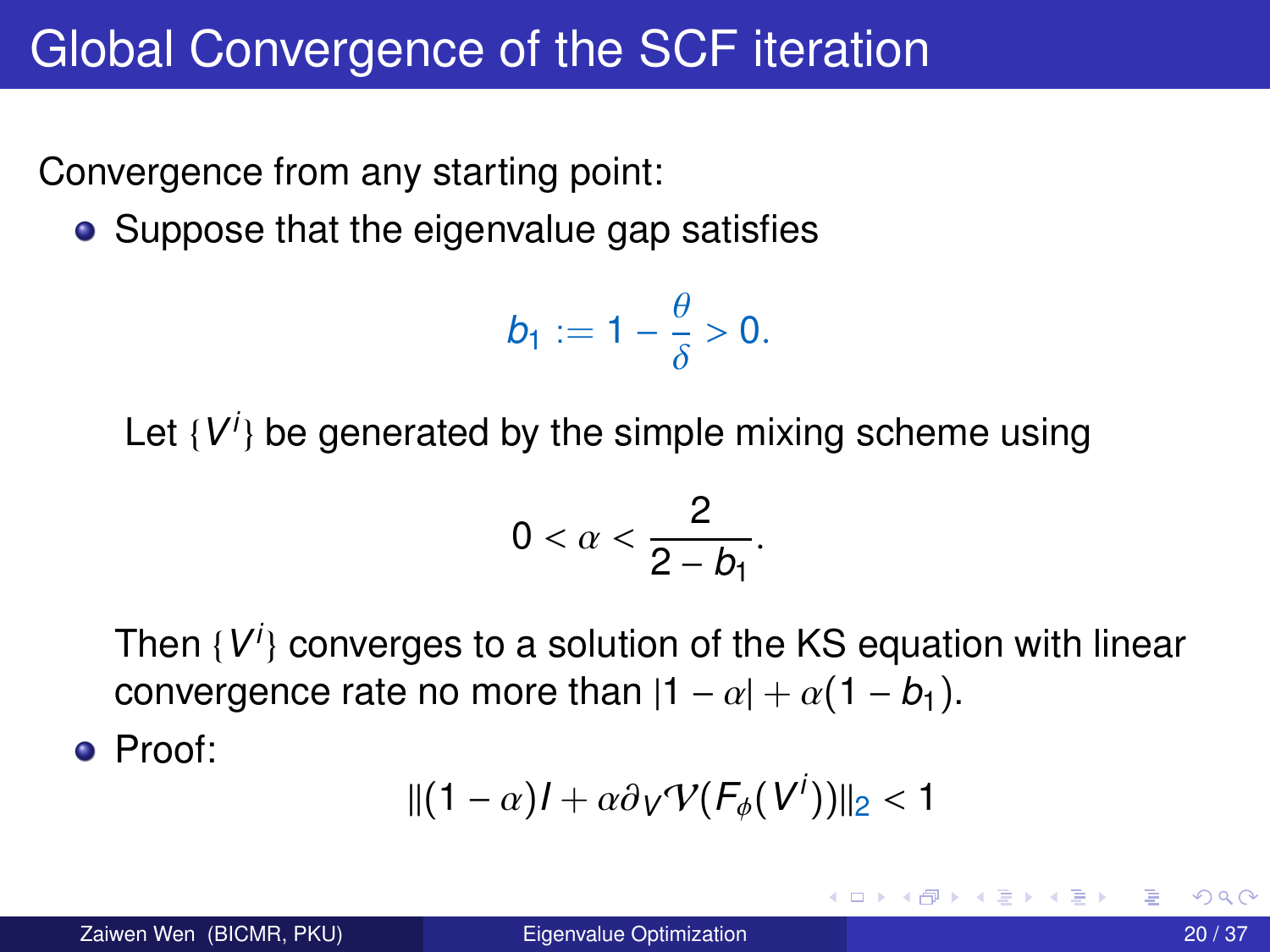- Experiments using KSSOLV
- planewave discretization:  $L = \frac{1}{N}$  $\frac{1}{N}$ *F*<sup>∗</sup>Diag(*d<sub>g</sub>*)*F*
- exchange-correlation: the Perdew & Zunger formula

• ratio1: 
$$
\frac{||J(F_{\phi}(V))||_2}{\delta}
$$
; ratio2:  $\frac{-\min\{0,\lambda_{\min}(J(F_{\phi}(V))\}}{\delta}$ 

Table: SCF using the simple mixing scheme with  $\alpha = 0.5$ 

| name             | $(n_1, n_2, n_3)$ | n    | D | iter | res      | da                     | $\left \text{diag}\left(\frac{\partial \mu_{XC}(\rho)}{\partial \rho}e\right)\right $ | ratio1  | ratio2  |
|------------------|-------------------|------|---|------|----------|------------------------|---------------------------------------------------------------------------------------|---------|---------|
| c2h6             | 32, 32, 32)       | 2103 |   |      | 1.14e-06 | $(1.97e-01.4.99e+01)$  | $(5.97e-01, 1.11e+04)$                                                                | 1.2860  | 1.2860  |
| co2              | 32, 32, 32)       | 2103 | 8 | 22   | 9.98e-08 | $(1.97e-01.4.99e+01)$  | $(3.83e-01, 1.85e+04)$                                                                | 2.7901  | 2.7901  |
| h <sub>2o</sub>  | 32, 32, 32)       | 2103 |   |      | 1.31e-06 | $(1.97e-01.4.99e+01)$  | $(4.02e-01.1.87e+05)$                                                                 | 33.7847 | 33.7847 |
| hnco             | 32, 32, 32)       | 2103 | 8 | 22   | 1.81e-07 | $(1.97e-01.4.99e+01)$  | $(3.62e-01, 1.05e+04)$                                                                | 4.1224  | 4.1223  |
| nic              | 16.16.16          | 251  |   | 20   | 2.03e-07 | $(7.90e-01, 4.90e+01)$ | $(5.21e-01, 4.26e+00)$                                                                | 0.0067  | 0.0047  |
| si2h4            | 32, 32, 32)       | 2103 | 6 | 18   | 1.69e-06 | $(1.97e-01.4.99e+01)$  | $(5.60e-01.4.67e+03)$                                                                 | 0.9864  | 0.9864  |
| sih <sub>4</sub> | 32, 32, 32)       | 2103 | 4 | 16   | 1.12e-06 | $(1.97e-01.4.99e+01)$  | $(8.92e-01, 2.32e+03)$                                                                | 0.2954  | 0.2954  |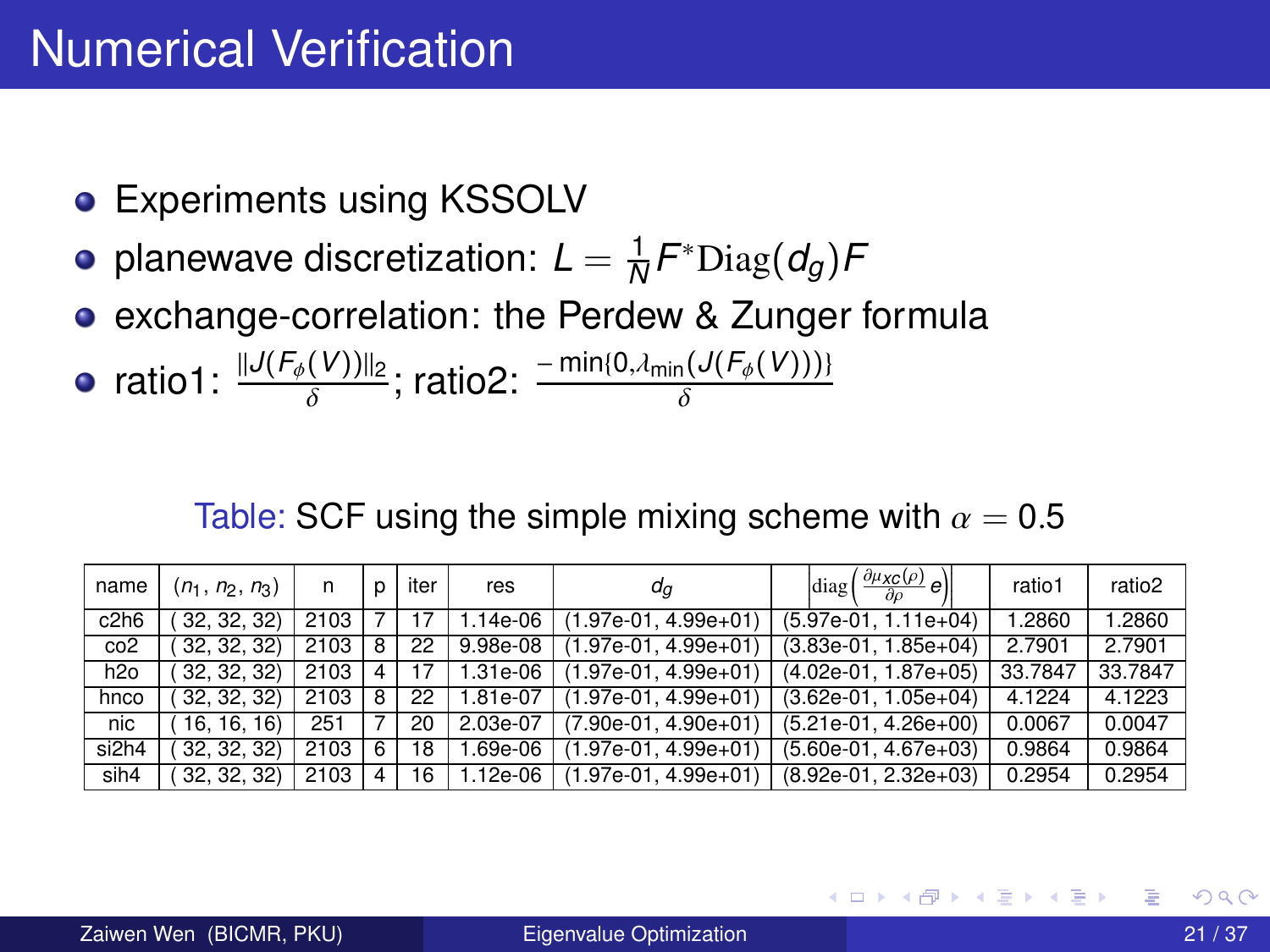Linear eigenvalue problem is a fundamental, classic, and well-studied problem

### **Why block algorithms now?**

**2 Advantages for Block Methods** Parallel Scalability Warm-start capacity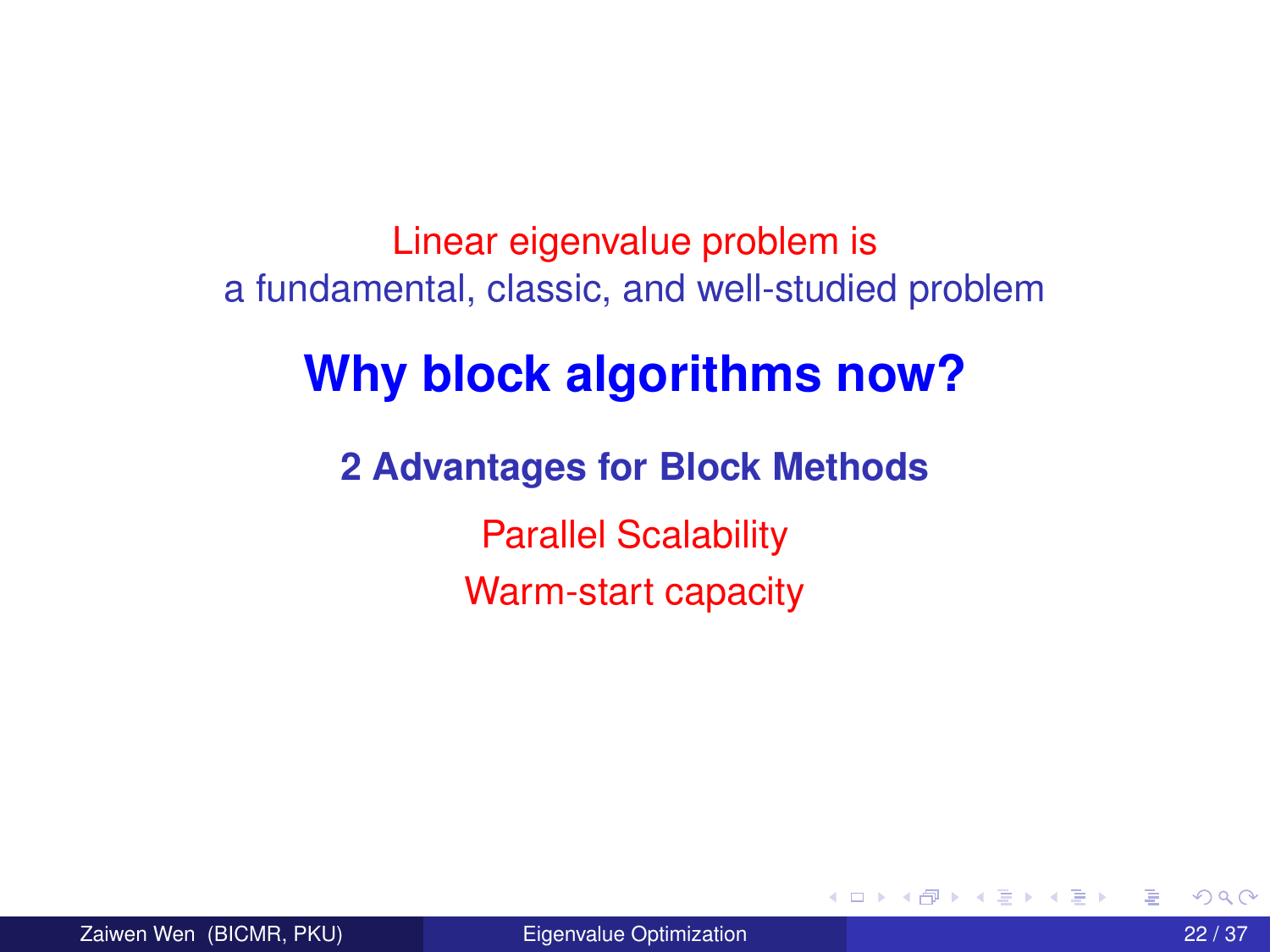**Task:** Given large sparse  $A = A^T \in \mathbb{R}^{n \times n}$ , compute *k* largest eigenpairs  $(q_j, \lambda_j)$ ,  $j = 1, \cdots, k$  for "large"  $k \ll n$ .

#### Our Framework:

- <sup>1</sup> A block method for subspace update
- **2** Augmented RR (ARR) projection

#### 2 Block Method Variants for SU:

- Multi-power method
- **Gauss Newton method**

#### Acceleration: replace *<sup>A</sup>* by ρ(*A*)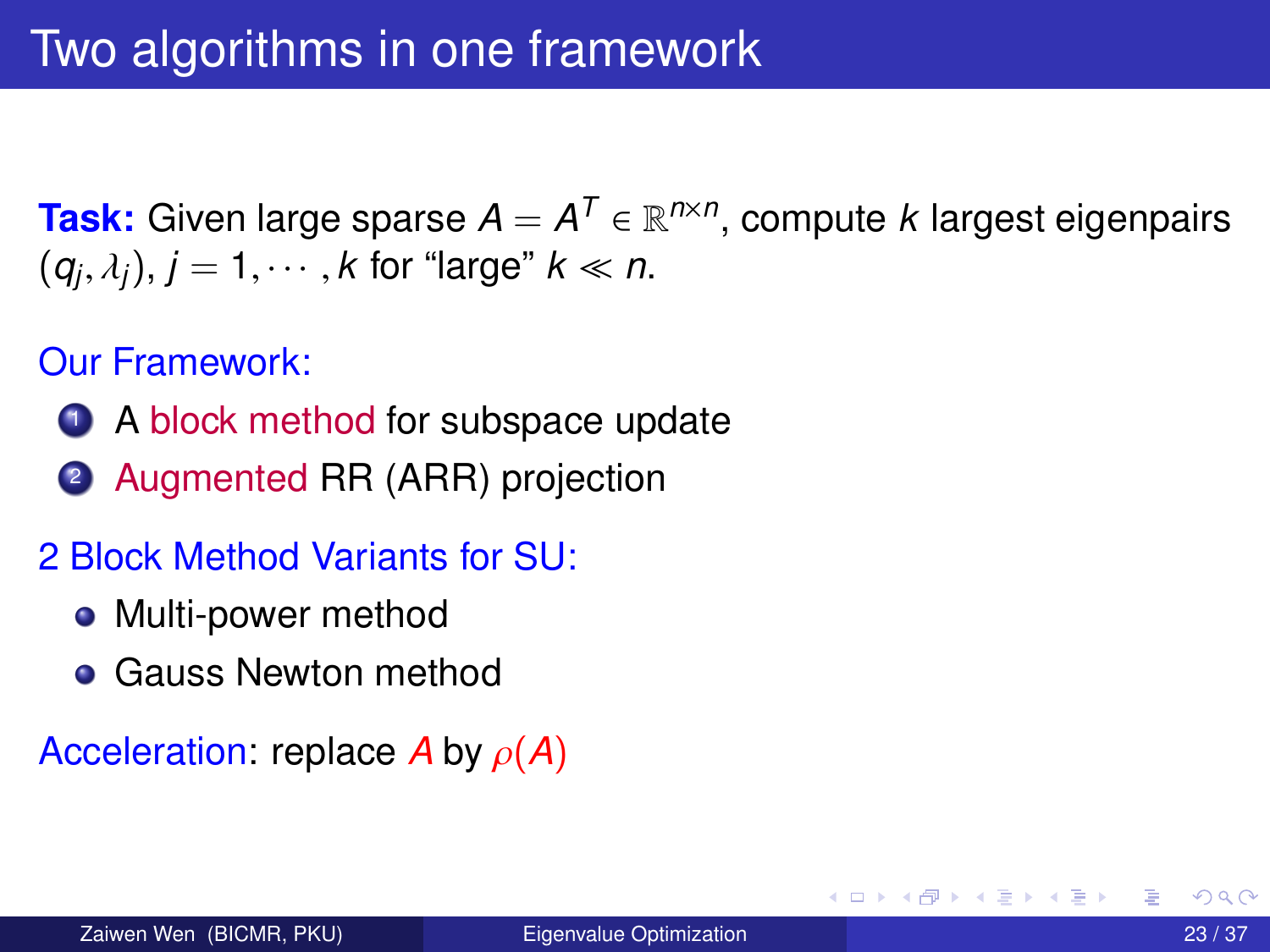<span id="page-23-0"></span>Computer architectures have evolved in the last 20 years. Number of cores/processors:  $\mathbb{Z}$ .

**Trends of "Relative Importance"**

- $\circ$  cost of communications:  $\not\supset$
- cost of arithmetic operations:  $\mathcal{N}$
- $\circ$  concurrency in algorithms:  $\not$
- **•** traditional complexity (i.e., SpMV):  $\Diamond$
- $\circ$  Block method (SpMB) favorability:  $\oslash$

Classic Block Method: Subspace Iteration (power method)

 $X = \text{orth}(AX)$ 

More recently: LOBPCG, Feast, LMSVD, ...... , still on-going.

イロト イ押 トイラト イラトー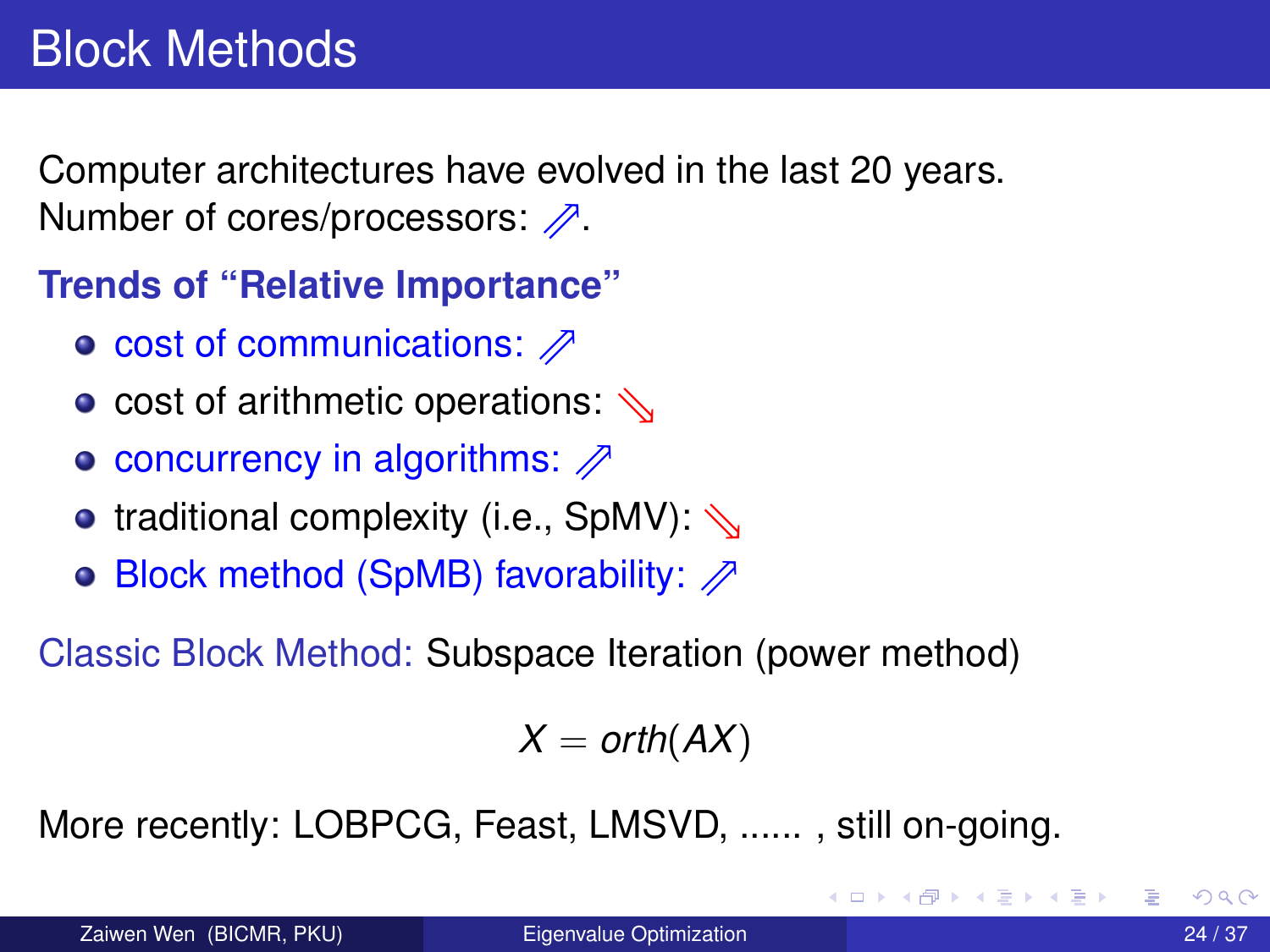### Computer architectures: CPU vs. GPU



March, 2015:

- Intel Xeon Processor E7-8880 v2, 15 cores
- Intel Xeon Phi Coprocessor 7120A, 61 cores
- Nivdia Tesla K80 (2496\*2 GPUs) 4992 co[re](#page-23-0)s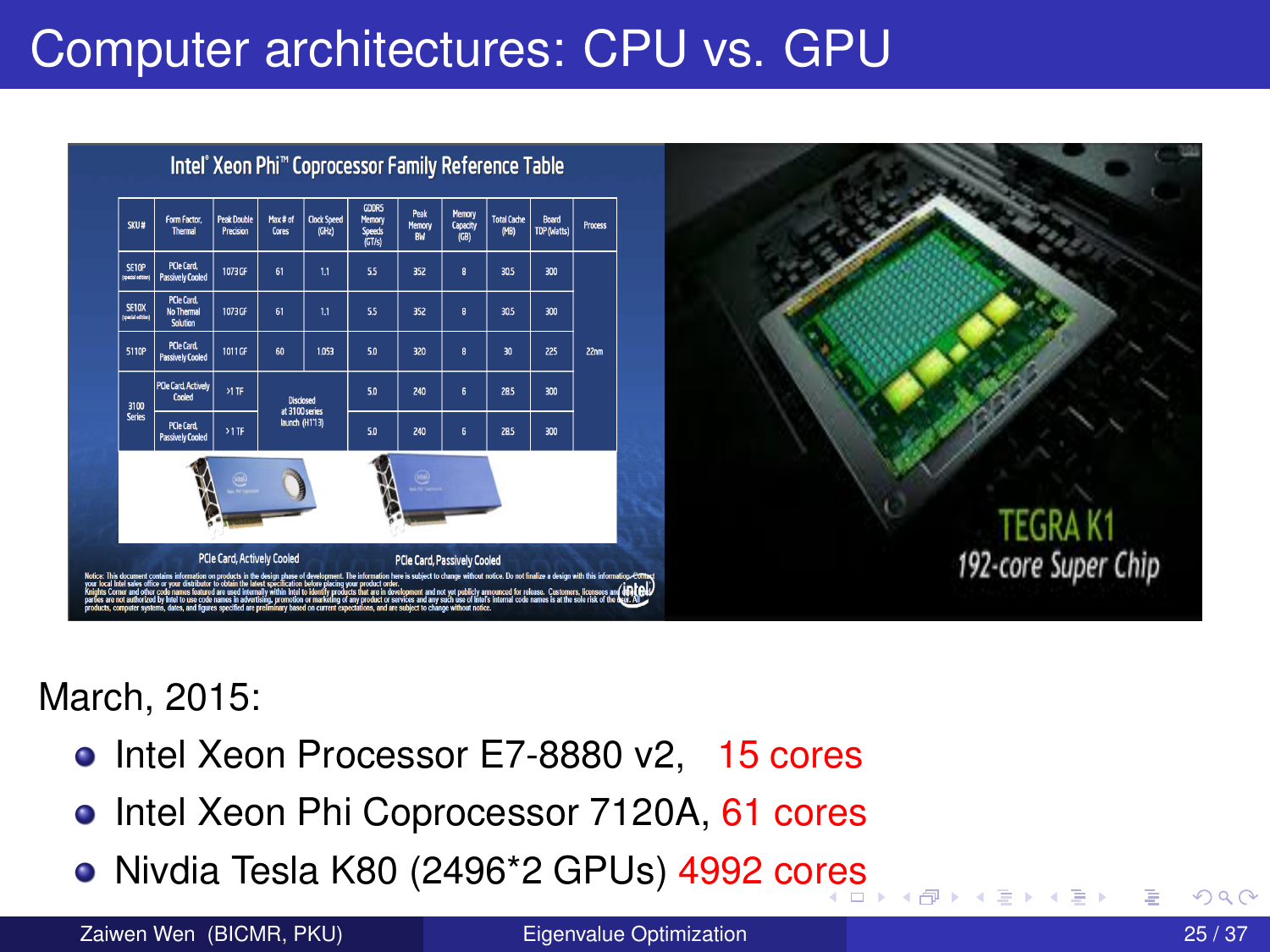### Augmented Rayleigh-Ritz Projection

#### **ARR Procedure:** *p* ≥ 0

- <sup>1</sup> Input *X* ∈ R *n*×*k*
- 2 Augmentation:  $Y = [X \quad AX \quad \cdots \quad A^p X]$
- $\bullet$  Orthogonalization:  $Y = \text{gr}(Y, 0)$
- <sup>4</sup> Call eig(*Y* <sup>T</sup>*AY*) to obtain *k* + *pk* Ritz pairs
- <sup>5</sup> Output the first *k* Ritz pairs (or more)

#### **Observations:**

- $\rho = 0 \rightarrow$  standard RR
- size of ARR is  $p + 1$  times larger
- $\circ$  default:  $p = 1$  ( $n \times 2k$  storage)

. . . . . . .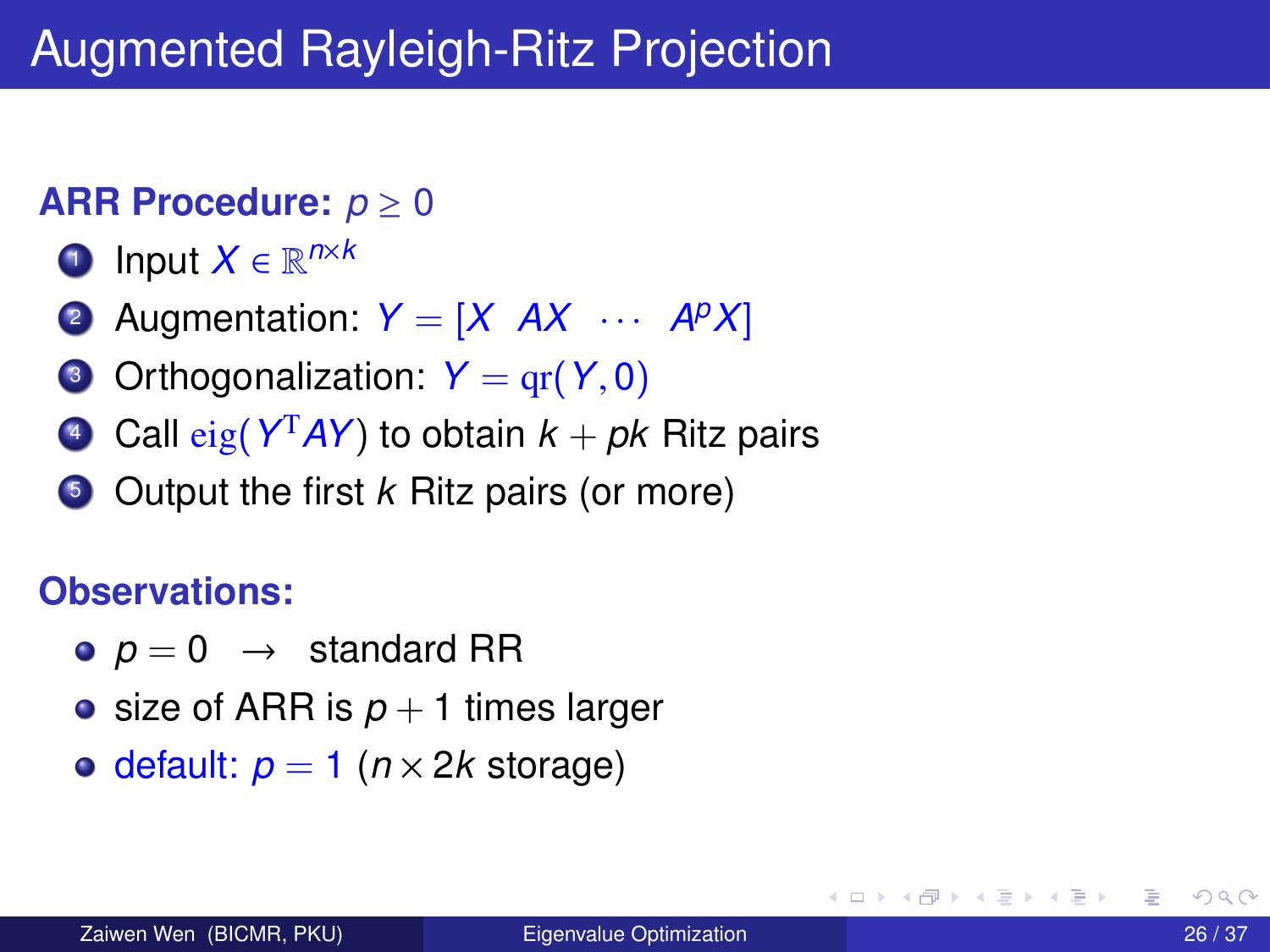<span id="page-26-0"></span> $\textsf{Recall } A = Q \Lambda Q^T$ ,  $Q^T Q = I$  and  $λ_1 ≥ ⋯ ≥ λ_n ≥ 0$ . For  $X \in \mathbb{R}^{n \times k}$ , how close is  $\text{span}(X)$  to  $\text{span}(q_1, \dots, q_k)$ ? Examine sizes of projections:  $\|q_j q^{\mathcal{T}}_j\|$  $q_j^{\mathcal{T}}X \parallel = \parallel \! \! q_j^{\mathcal{T}}$  $\int_j^I X$ ||. **Definition:**

$$
\delta_k(X) \triangleq \frac{\max_{j>k} ||q_j^T X||}{\min_{j\leq k} ||q_j^T X||}
$$

The smaller  $\delta_k(X)$  is, the better X is.

Let  $Y = ARR(X)$  be the output of ARR for given X.

- How good can *Y* be?
- How small is  $\delta_k(Y)/\delta_k(X)$ ?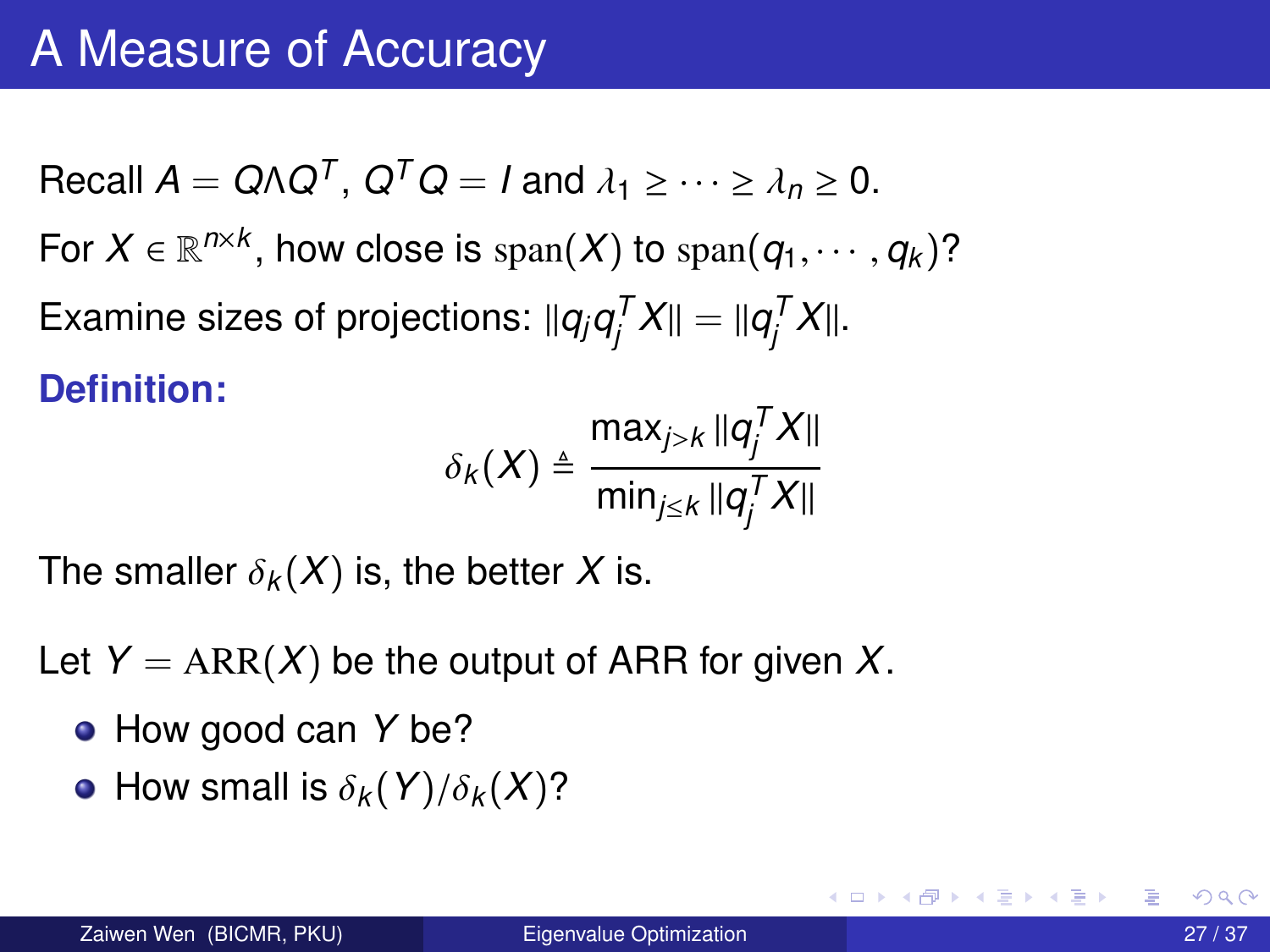### <span id="page-27-0"></span>Accelerated Power Iteration

Let  $X = \rho(A)^q X_0$  and  $|\rho(\lambda_1)| \geq \cdots \geq |\rho(\lambda_{k+1} + \rho_k)| \geq$  the rest.

#### Theorem

*There exist constants*  $C_p$  *and*  $C_p'$  *such that* 

$$
\delta_k(Y) \leq C_p \left| \frac{\rho(\lambda_{k+1+pk})}{\rho(\lambda_k)} \right|^q \cdot \frac{\delta_k(Y)}{\delta_k(X)} \leq C'_p \left| \frac{\rho(\lambda_{k+1+pk})}{\rho(\lambda_{k+1})} \right|^q
$$

Special case:  $p = 0$ ,  $\rho(t) = t \implies \delta_k(Y) \le C_0 (\lambda_{k+1}/\lambda_k)^q$ 

When is a single ARR sufficient (say, for  $p = 2$ )?

$$
C_2 = O(10^9), \ \left| \frac{\rho(\lambda_{3k+1})}{\rho(\lambda_k)} \right|^q = O(10^{-16}) \ \implies \delta_k(Y) \leq O(10^{-7})
$$

**Single ARR is realizable in practice** for error ≤ *O*(10−<sup>7</sup> ) if:

(i) spectrum has a "regular" decay, (ii) iteration [st](#page-26-0)[op](#page-28-0)[s](#page-26-0) [a](#page-27-0)[t](#page-28-0) [a](#page-0-0) [rig](#page-36-0)[ht](#page-0-0) [ti](#page-36-0)[m](#page-0-0)[e.](#page-36-0)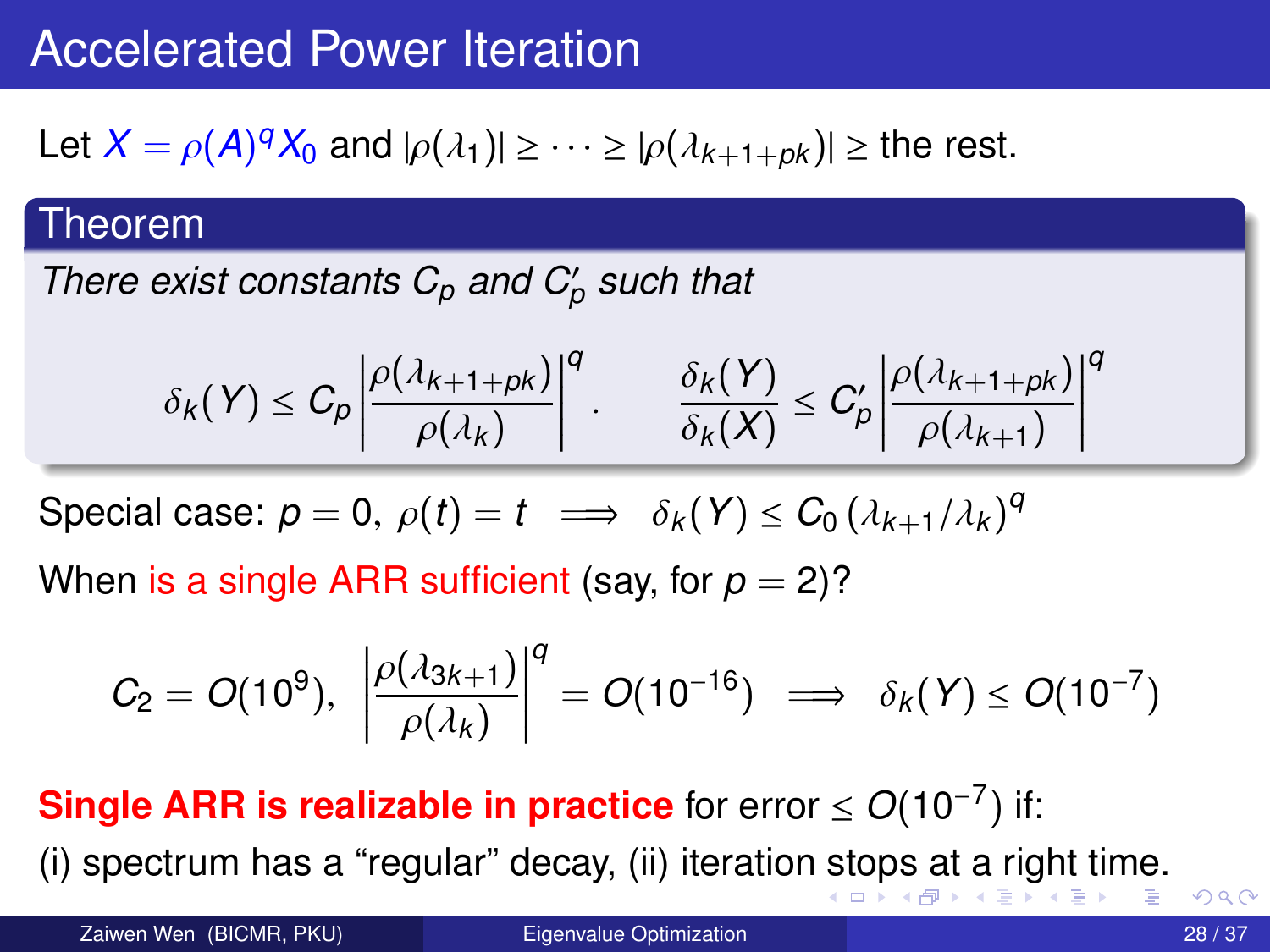### <span id="page-28-0"></span>**Multi-Power Method (MPM):** Input *X* ∈ R *n*×*k*

- $\circ$  *x*<sub>*j*</sub> =  $\rho(A)x_j/||x_j||$ , *j* = 1, · · · , *k*
- Main stopping rule:  $cond(X) \geq 1/\epsilon$  (machine eps) Welcome rank loss (instead of keeping *cond*(*X*) small)

#### **Gauss-Newton (for GN):** Input *X* ∈ R *n*×*k*

- *Y* = *X*(*X*<sup>T</sup>*X*)<sup>-1</sup>; *X* =  $\rho(A)$ *Y* − *X*(*Y*<sup>T</sup> $\rho(A)$ *Y* − *I*)/2
- Other things remain the same (in trials so far)

### **Under ARR, we constructed 2 block methods: MPM & GN** SU step is close to "embarrassingly parallel" for MPM.

K ロ ▶ K 御 ▶ K 君 ▶ K 君 ▶ ...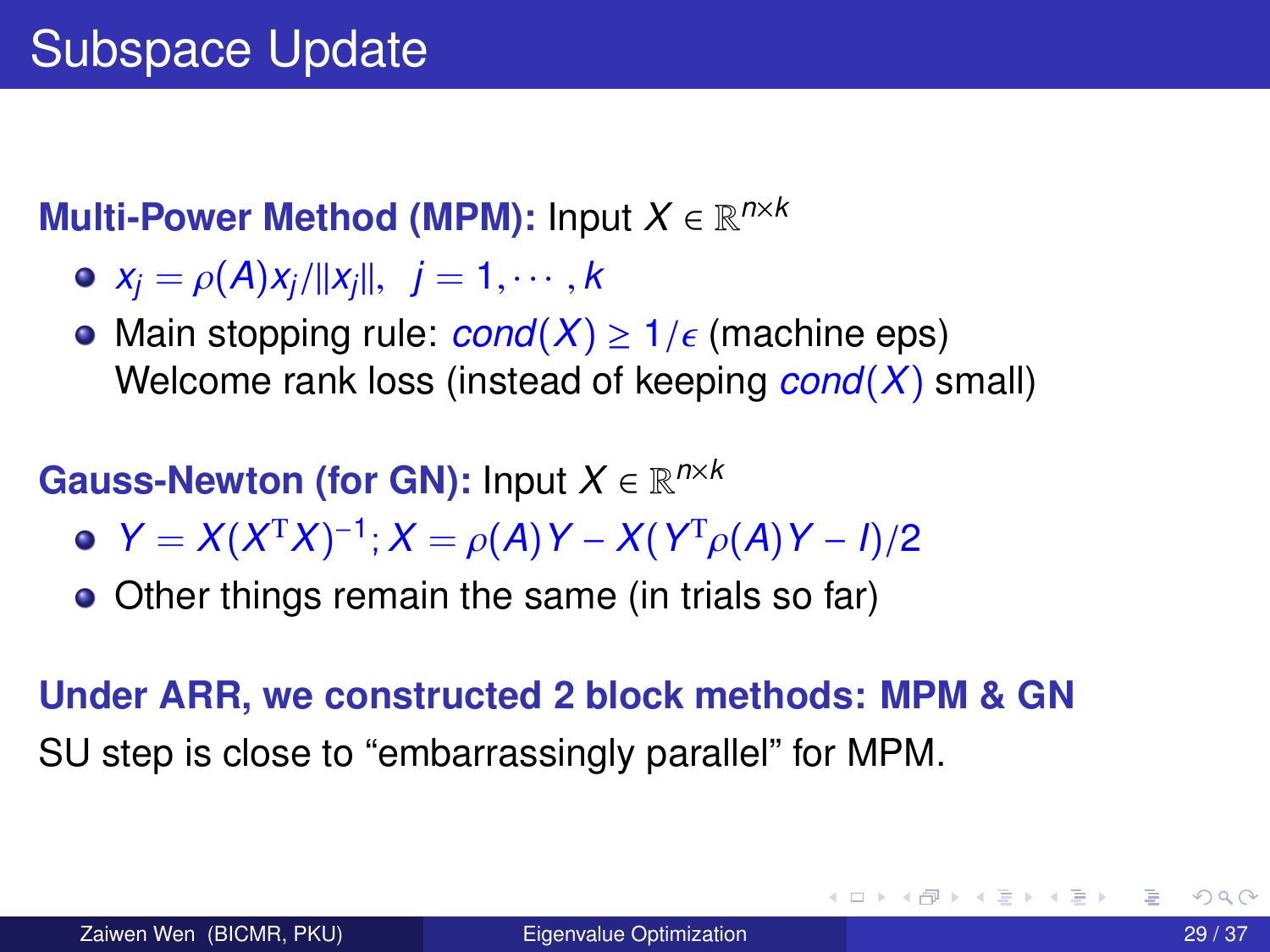## Sym. Low-Rank Product Approximation (GN)

#### **Nonlinear Least Squares:**

$$
X^* = \underset{X \in \mathbb{R}^{n \times k}}{\text{argmin}} \ \|XX^{\mathrm{T}} - A\|_{\mathrm{F}}^2.
$$

Then  $X^*$  spans the *k*-D principal invariant subspace of  $A$  ( $\lambda_k > 0$ ):

 $span(X^*) = span{q_1, q_2, ..., q_k},$ 

#### **Unit-Step GN Algorithm**

Initialize  $X \in \mathbb{R}^{n \times k}$ . While not "converged", do

$$
Y = X(XTX)^{-1}
$$

$$
X = AY - X(YTAY - I)/2
$$

Convergence results given in X. Liu, Z. Wen and YZ.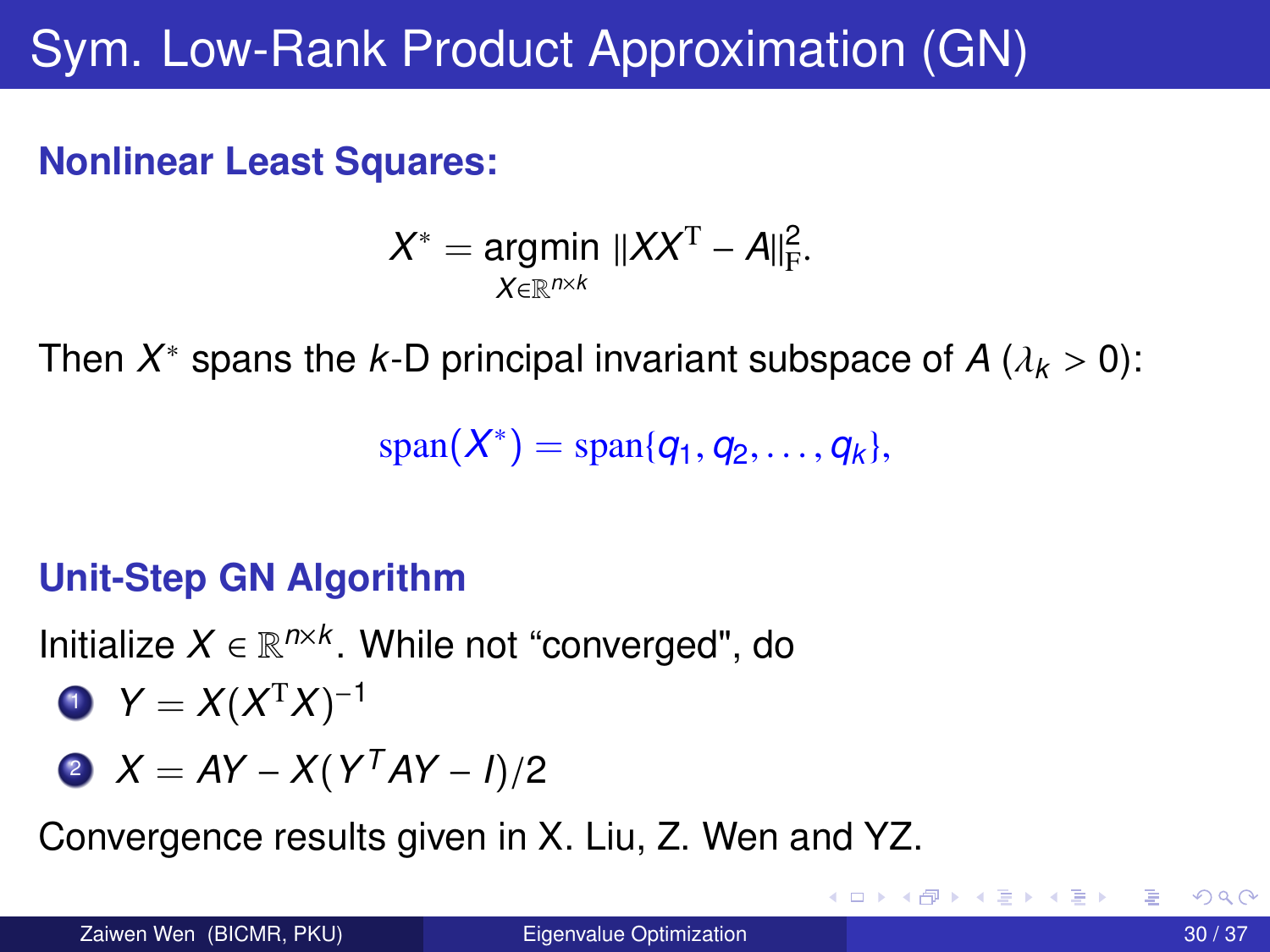Initialize random  $X \in \mathbb{R}^{n \times k}$ 

- **1** Until inner-criteria are met,
	- do MPM or GN iterations
- 2 Do ARR to compute Ritz pairs  $(x_j, \mu_j)$ .
- 3 If maxres  $\leq$  tol, output  $(x_j, \mu_j)$  and exit
- <sup>4</sup> Do possible adjustments. Go to Step 1

$$
\text{maxres} = \max_{1 \leq j \leq k} \frac{||Ax_j - x_{j}\mu_j||}{\max(1, |\mu_j|)}
$$

**Inner-criterion:** Keeps iterating until losing rank (rcond(*X*) >  $1/\epsilon$ ) **Possible adjustments:** deflation,  $p$ , deg( $\rho(A)$ ), interval, etc.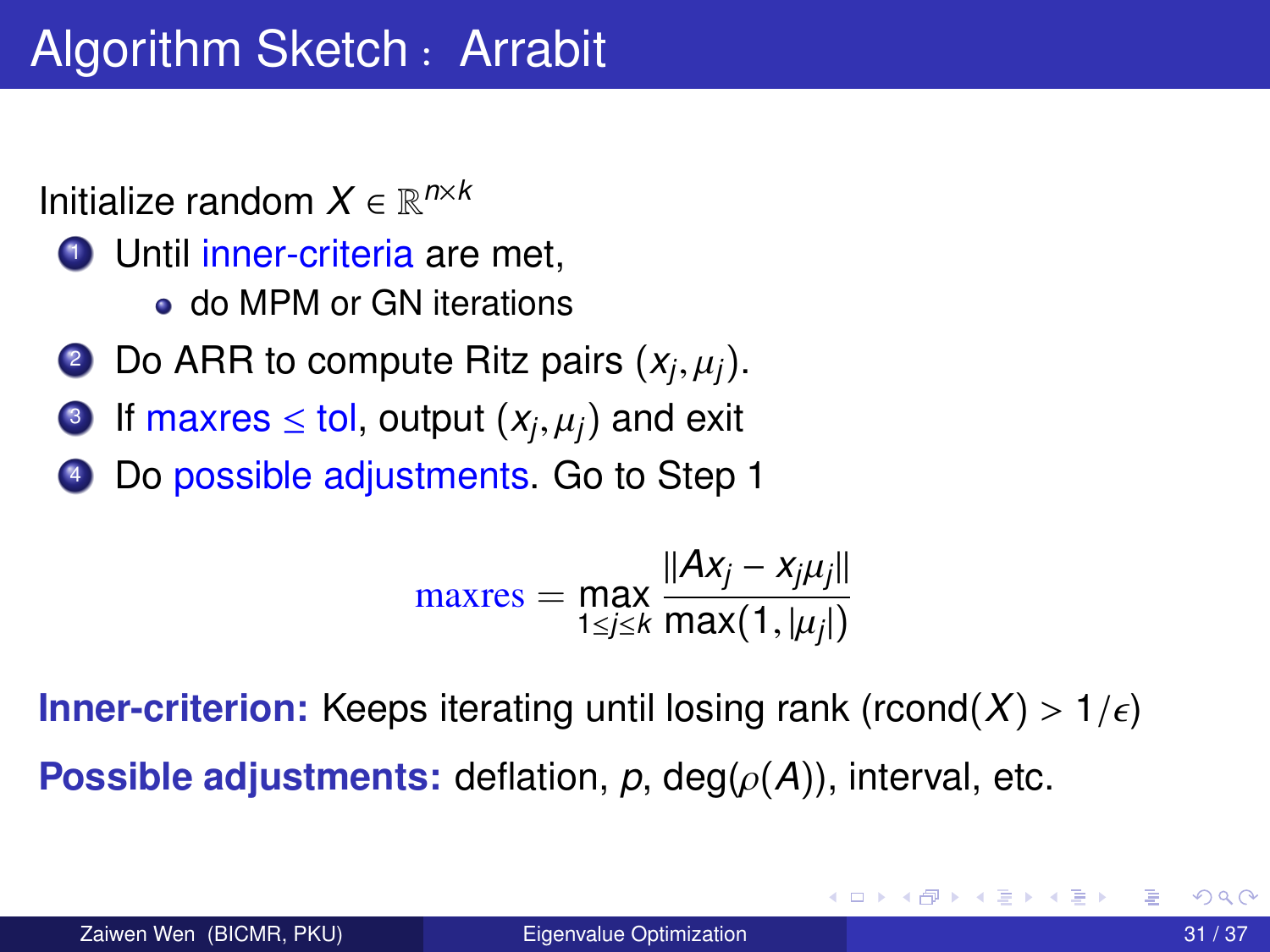#### **Computing Platform**

A single node at Edison, a Cray XC30 supercomputer at NERSC in Berkeley. Two 12-core Intel "Ivy Bridge" processors at 2.4 GHz, 64 GB shared memory.

### **Required Accuracy:** 10−<sup>6</sup> **or** 10−<sup>12</sup>

#### **Tested Solvers**

- MATLAB EIGS Lanczos-based (ARPACK, Sorensen et.al.)
- FEAST Contour integral (Polizzi). Finds all <sup>λ</sup>*<sup>j</sup>* 's in given [*a*, *<sup>b</sup>*]. Current Fortran version in Intel MKL library "mexed" into Matlab
- MPM and GN our multi-power and GN method with ARR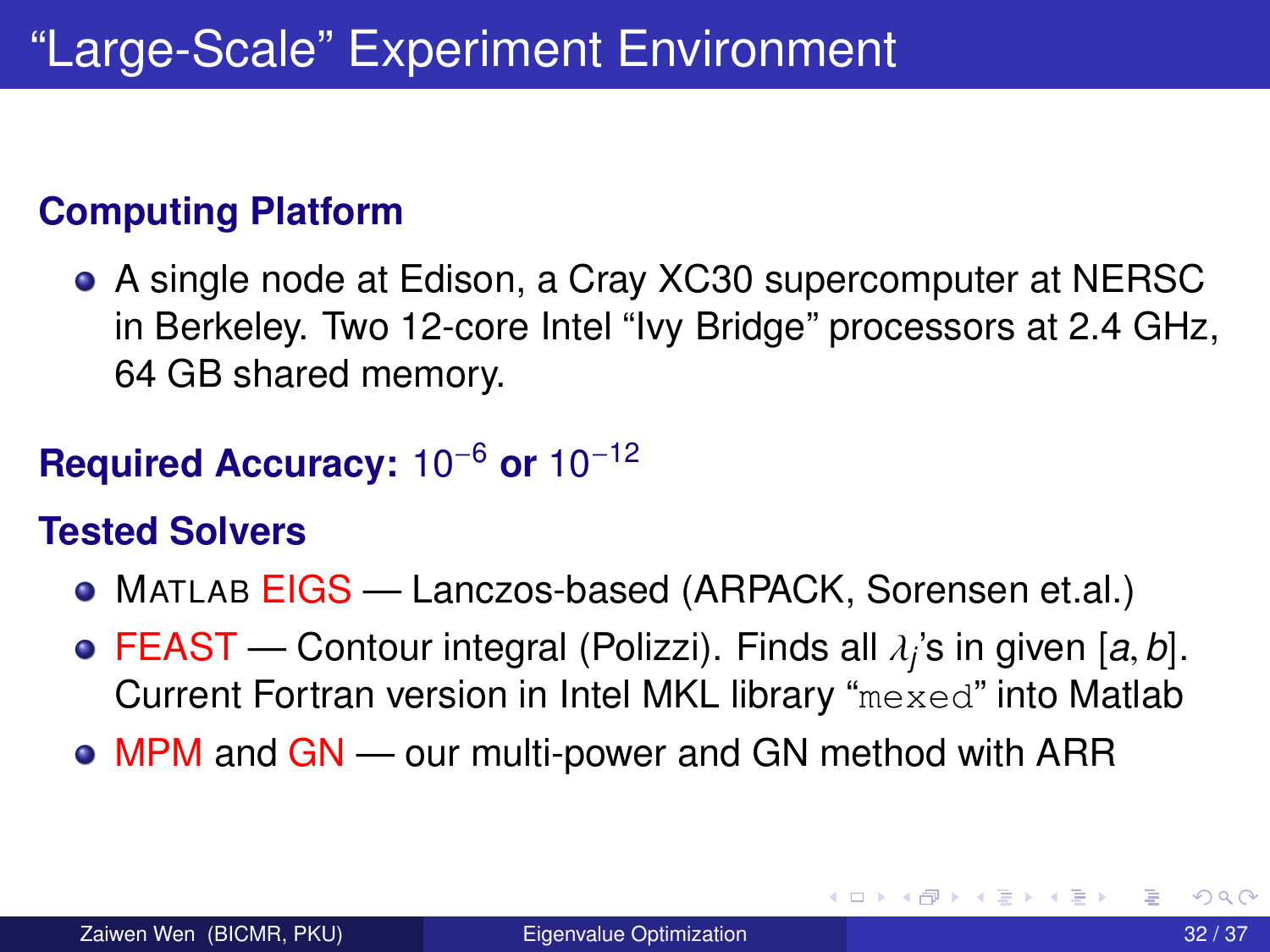#### Table: Information of 16 Test Matrices

| matrix name     | n      | k    | nnz(A)   | density of A | nnz(L)     | density of L | time    |
|-----------------|--------|------|----------|--------------|------------|--------------|---------|
| Andrews         | 60000  | 600  | 760154   | 0.021%       | 117039940  | 6.502%       | 7.18    |
| C60             | 17576  | 176  | 407204   | 0.132%       | 34144169   | 22.105%      | 1.62    |
| cfd1            | 70656  | 707  | 1825580  | 0.037%       | 35877440   | 1.437%       | 1.81    |
| finance         | 74752  | 748  | 596992   | 0.011%       | 2837714    | 0.102%       | 0.28    |
| Ga10As10H30     | 113081 | 1000 | 6115633  | 0.048%       | 1562547805 | 24.439%      | 127.12  |
| Ga3As3H12       | 61349  | 613  | 5970947  | 0.159%       | 596645077  | 31.705%      | 42.00   |
| shallow water1s | 81920  | 819  | 327680   | 0.005%       | 2357535    | 0.070%       | 0.21    |
| Si10H16         | 17077  | 171  | 875923   | $0.300\%$    | 56103003   | 38.474%      | 2.60    |
| Si5H12          | 19896  | 199  | 738598   | 0.187%       | 78918573   | 39.871%      | 3.80    |
| <b>SiO</b>      | 33401  | 334  | 1317655  | 0.118%       | 186085449  | 33.359%      | 10.01   |
| wathen100       | 30401  | 304  | 471601   | 0.051%       | 1490209    | 0.322%       | 0.32    |
| Ge87H76         | 112985 | 1000 | 7892195  | 0.062%       | 1403571238 | 21.990%      | 109.64  |
| Ge99H100        | 112985 | 1000 | 8451395  | 0.066%       | 1477089634 | 23.141%      | 120.08  |
| Si41Ge41H72     | 185639 | 1000 | 5011265  | 0.044%       | 3457063398 | 20.063%      | 358.53  |
| Si87H76         | 240369 | 1000 | 10661631 | 0.018%       | 5568995364 | 19.277%      | 1499.80 |
| Ga41As41H72     | 268096 | 1000 | 8488476  | 0.026%       | 6998257446 | 19.473%      | 2498.43 |

Zaiwen Wen (BICMR, PKU) [Eigenvalue Optimization](#page-0-0) 33 / 37

重

K ロ ⊁ K 倒 ≯ K 君 ⊁ K 君 ⊁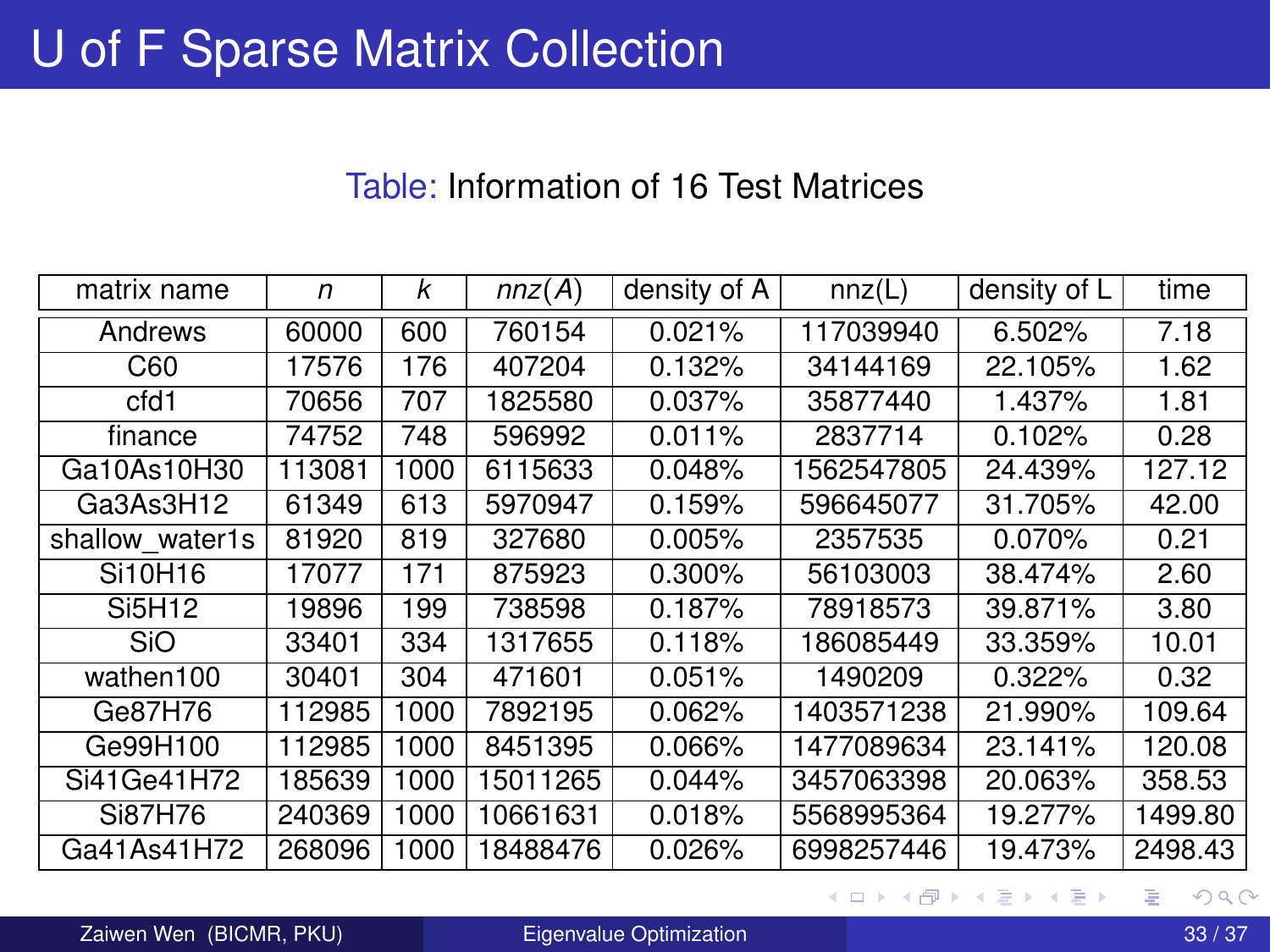### Summary (I): *k* largest eigenpairs

log<sup>2</sup> (*timeeigs*/*time*)



Figure: 16 Problems in ascending order of EIGS time

Zaiwen Wen (BICMR, PKU) [Eigenvalue Optimization](#page-0-0) 34 / 37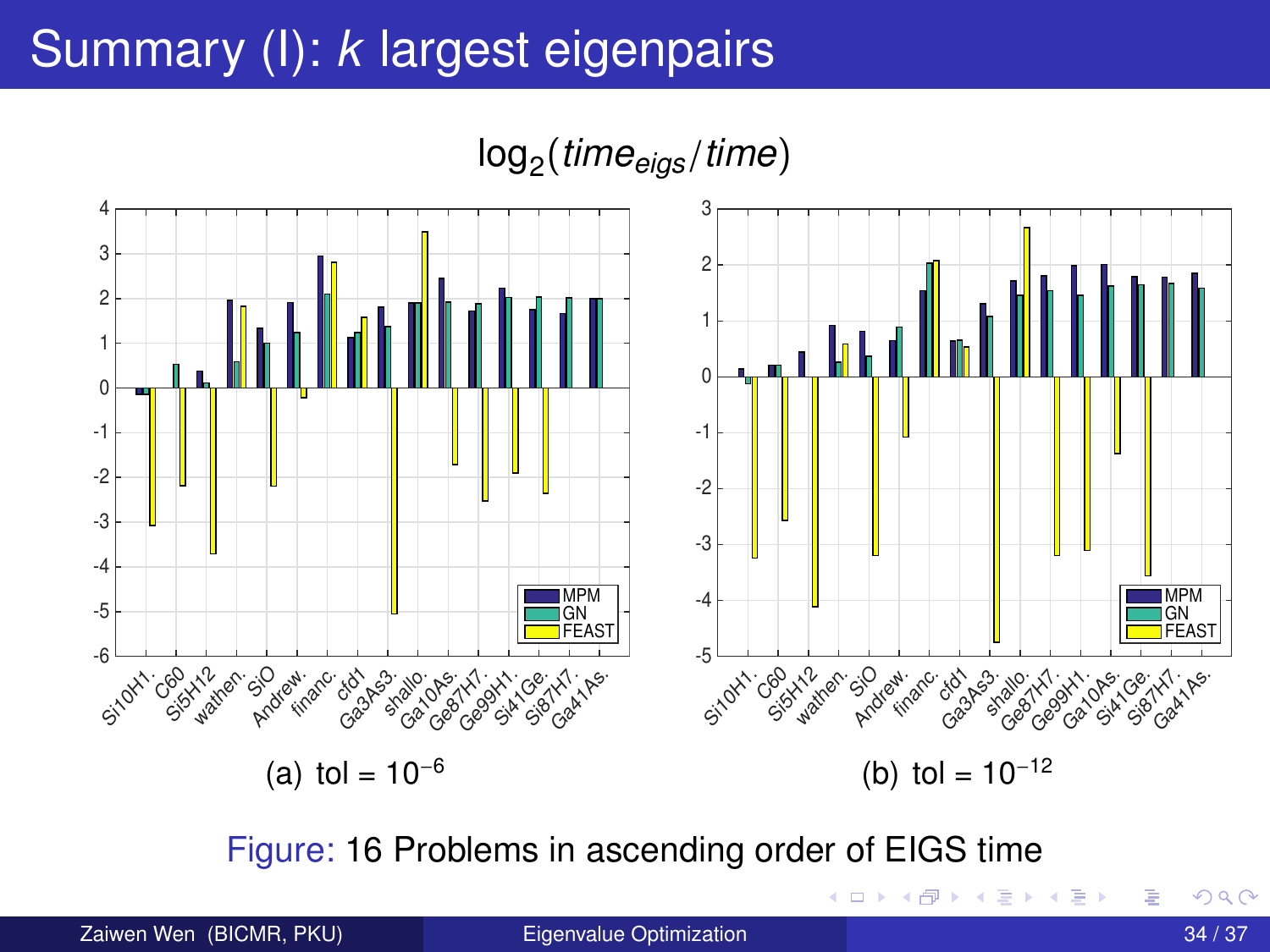### <span id="page-34-0"></span>Summary (II): *k* smallest eigenpairs

log<sup>2</sup> (*timeeigs*/*time*)



Figure: 16 Problems in ascending order of EIGS time

Zaiwen Wen (BICMR, PKU) [Eigenvalue Optimization](#page-0-0) 35 / 37

Þ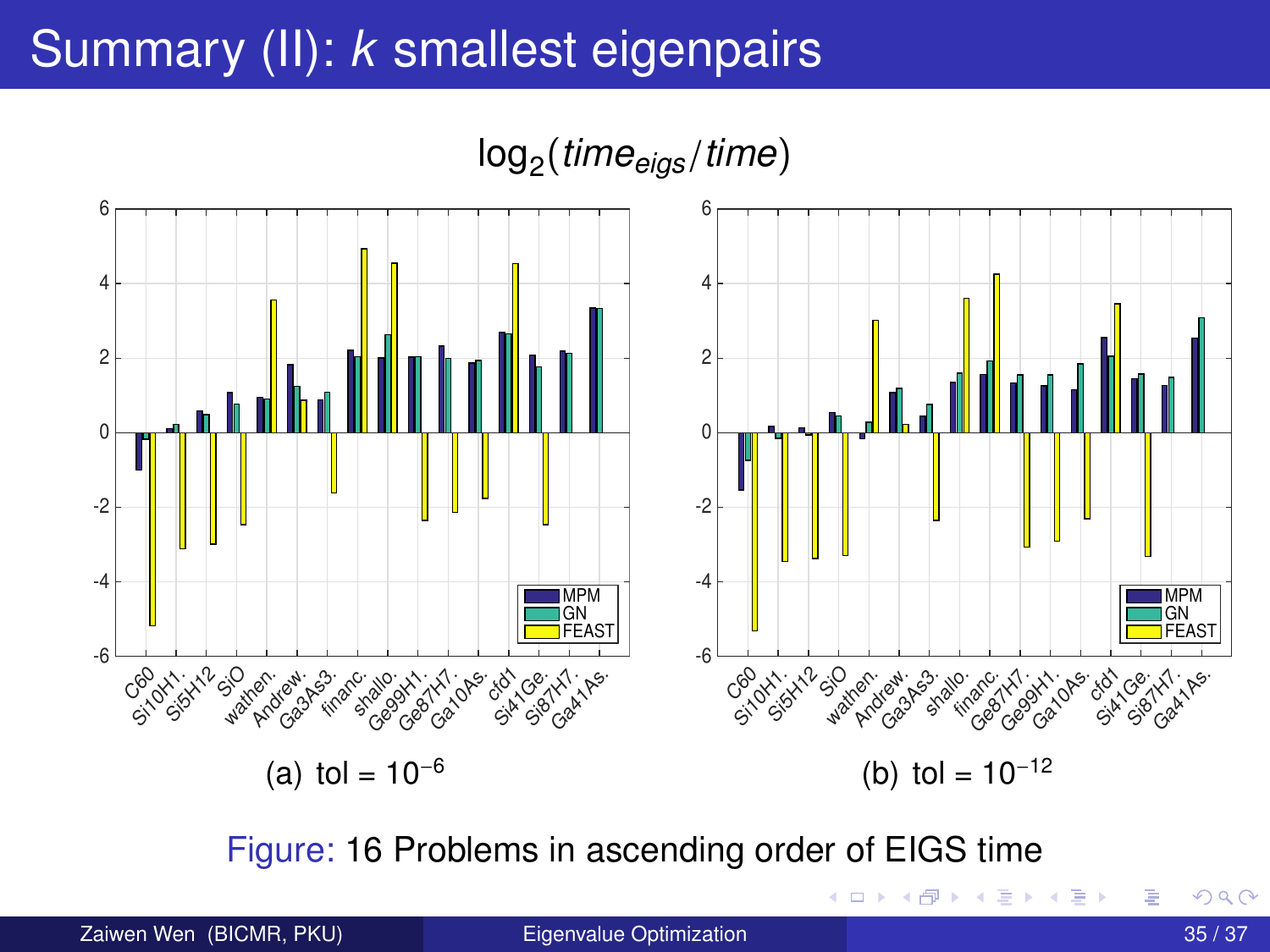## <span id="page-35-0"></span>Comparison of timing among SpMV, SU and ARR



(a) tol  $= 10^{-6}$ , MPM, k largest eigenpairs



SpMV<br>SU<br>ARR

(b) tol  $= 10^{-12}$ , MPM, k largest eigenpairs



つへへ